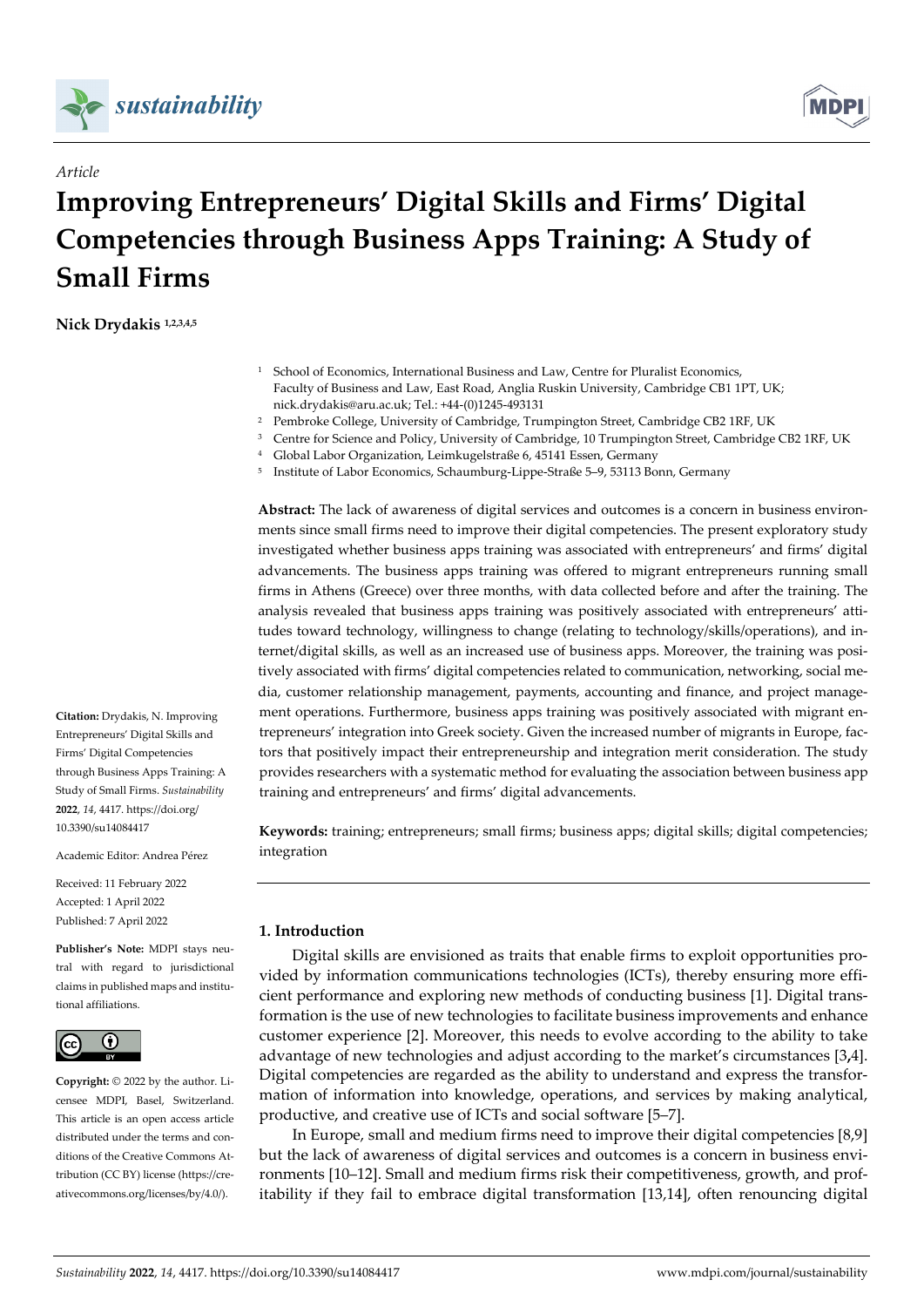initiatives because they are unaware of how to incorporate them into their operations [11,15]. The main reason why small and medium firms experience a digital divide is not the lack of access to digital technology but rather the firm's lack of relevant knowledge and education [10,11,15]. Since digital competencies and transformation are perceived as crucial lifelong learning and development challenges [8,9], universities and research centres should support firms in developing their competencies toward digital skills and transformation [3], as e-learners that require digital knowledge are proactive learners and tend to make good use of what they learn [3].

The present study focused on small firms run by migrant entrepreneurs in the capital city of Greece, Athens. An exploratory study [16] was conducted to examine whether online training on business apps could boost entrepreneurs' positive attitudes toward technology, willingness to change (relating to technology/skills/operations) and internet/digital skills. Moreover, the study assessed whether online training could increase firms' use of business apps and digital competencies. Furthermore, the study examined whether business apps training is associated with the societal integration for migrant entrepreneurs. In 2021, the research team of the Faculty of Business and Law of Anglia Ruskin University (Cambridge Campus) offered a three-month online session on business apps to interested migrant entrepreneurs. The business apps were grouped into nine categories including communication, networking, payments, and project management, with data collected before and after training.

Although research on business apps training payoffs is scarce, some studies have approached topics related to the present study's objectives. There is evidence that internet skills training can act as a catalyst to convince small and medium firms to adopt ICTs, boosting the general level of digital skills among trainees [3,17,18]. Moreover, studies found that small and medium firms use apps to drive learning, innovation, and transformation, allowing them to promote sense opportunities and sustain competitive advantages [19]. The technical characteristics of business apps can boost outcomes since small and medium firms invested in advanced technologies and experienced operational efficiencies [19]. Importantly, entrepreneurship and vocational training targeting migrant populations can bring positive externalities ranging from societal integration [20,21] to personal development and empowerment [22].

The present study contributes to the literature as there is a lack of adequate research on business apps training payoffs. First, the study addresses the gap by systematically assessing a few unexamined but contemporary questions in the ICTs area such as whether business apps training is associated with entrepreneurs' internet/digital skills and the adoption of business apps. The study synthesises theoretical and empirical frameworks to propose six novel hypotheses on business apps training payoffs. Such a specification is missing in the empirical and theoretical ICTs literature and the implications of each hypothesis might be of interest to policymakers and firms.

Second, a new scale is developed to capture firms' digital competencies related to nine operations including communication, social media, payments, and project management. The proposed framework quantifies whether business apps training can be associated with firms' digital competencies, and the practical implication of such an assessment might be useful for apps developers and firms. OECD [23] evaluated the importance of quantitative scales that summarise patterns and examined policies and progress in business phenomena, providing insights for app developers, firms, and policymakers.

The study indicates that given the massive contribution of small and medium firms to economies' performance, strategies that boost entrepreneurs' skills and small firms' digital competencies can provide critical insights [24,25]. Similarly, strategies that facilitate migrants' entrepreneurship should be of interest to policymakers and firms, as small firms run by migrants drive economic growth and innovation [26]. In Greece, the increasing number of migrant firms reflects a business reality that has become increasingly more common since 2000. Indeed, in the capital city of Greece, Athens, migrant entrepreneurial activity is part of the urban landscape, as well as an organic aspect of daily city life [27].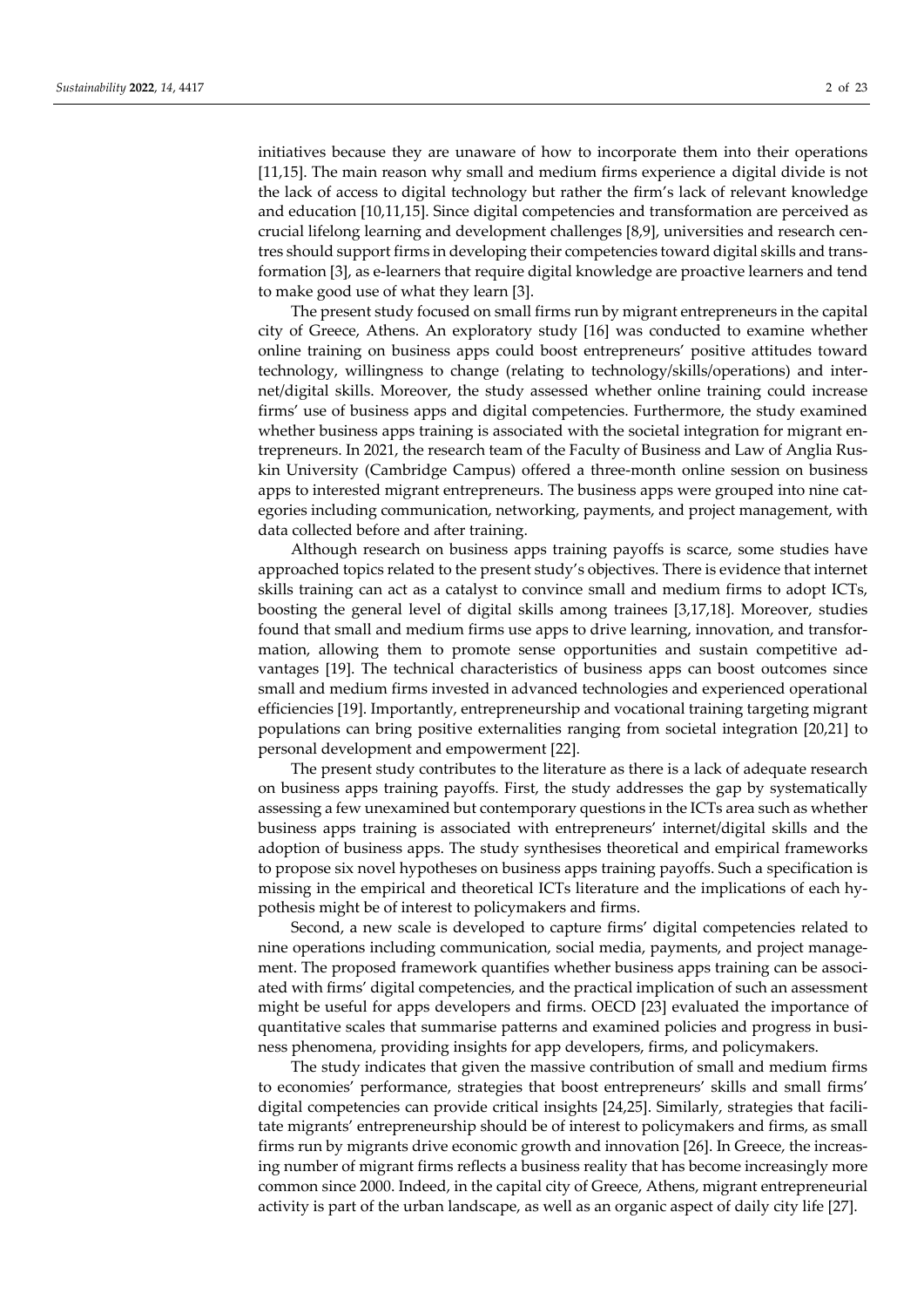Third, the present study examined whether business apps training is associated with migrant entrepreneurs' integration into Greek society. Given the increased number of migrants in Europe, factors that positively impact their integration merit consideration [28]. Migration can be a positive experience for both migrants and natives [28] as migrant entrepreneurship can inject new dynamism into an economy and be an effective tool for economic development [20–22]. Finally, the study provided empirical evaluations through a longitudinal data set, with panel data capturing unobserved heterogeneity and spurious relations [29]. In the ICTs literature, longitudinal evaluations are limited [19]; hence, the present study aims to offer better-informed evaluations.

This paper is structured as follows: Section 2 presents the study hypotheses; Section 3 describes firms' recruitment to business apps training, the data collection, and the context of the business apps training; Section 4 details how business apps were identified and screened; Section 5 describes the tasks per business apps; Section 6 presents the study variables and scales with descriptive statistics provided in Section 7; finally, Section 8 presents the estimates; and Section 9 is the discussion with the limitations and future research provided in Section 10.

# **2. Theoretical Framework**

Small and medium firms are often short of resources including capital and budget [13,30] therefore requiring coping strategies to develop resources for innovative projects [14]. Small and medium firms have invested in an increasing number of activities to develop and explore the potential of ICTs by adopting technology-enabled tools and networks to monitor how core technologies and markets are changing [11,19].

The human capital framework in facilitating the adoption of ICTs has long been highlighted in the literature [31]. The implementation and beneficial exploitation ICTs require specific knowledge and skills that firms can primarily obtain through education and training [32]. However, the absence of studies on business apps training payoffs for small firms exposes a rhetoric versus reality argument of whether relevant training is critical to firms' strategies and payoffs. The limited studies have found that internet skills training, such as training on the latest audio and visual computer equipment, business apps, and basic Web design skills, can raise awareness of ICTs among small and medium firms, helping break down the barriers toward technology [17]. Internet skills training can act as a catalyst to convince small and medium firms to adopt ICTs and promote the general level of digital skills among trainees [17]. Indeed, trainees reported being inspired, prompted, and encouraged by training to go digital [17].

Online training on automation and innovation in small and medium firms can increase the motivation and flexibility of staff who want to improve their digital skills and lifelong learning, as well as increase the quality of vocational training related to industrial automation systems [18]. Similarly, training on digital transformation in such firms, aiming to enhance decision-making capabilities at both a strategic and tactical level, can bring favourable evaluations among trainees in relation to the concepts, principles, methodologies, and tools taught during training [3].

The study hypotheses are as follows.

**Hypothesis 1.** *Business apps training is associated with positive attitudes toward technology for small firm entrepreneurs.*

**Hypothesis 2.** *Business apps training is associated with a willingness to change (relating to technology/skills/operations) for small firm entrepreneurs.*

**Hypothesis 3.** *Business apps training is associated with better internet/digital skills for small firm entrepreneurs.*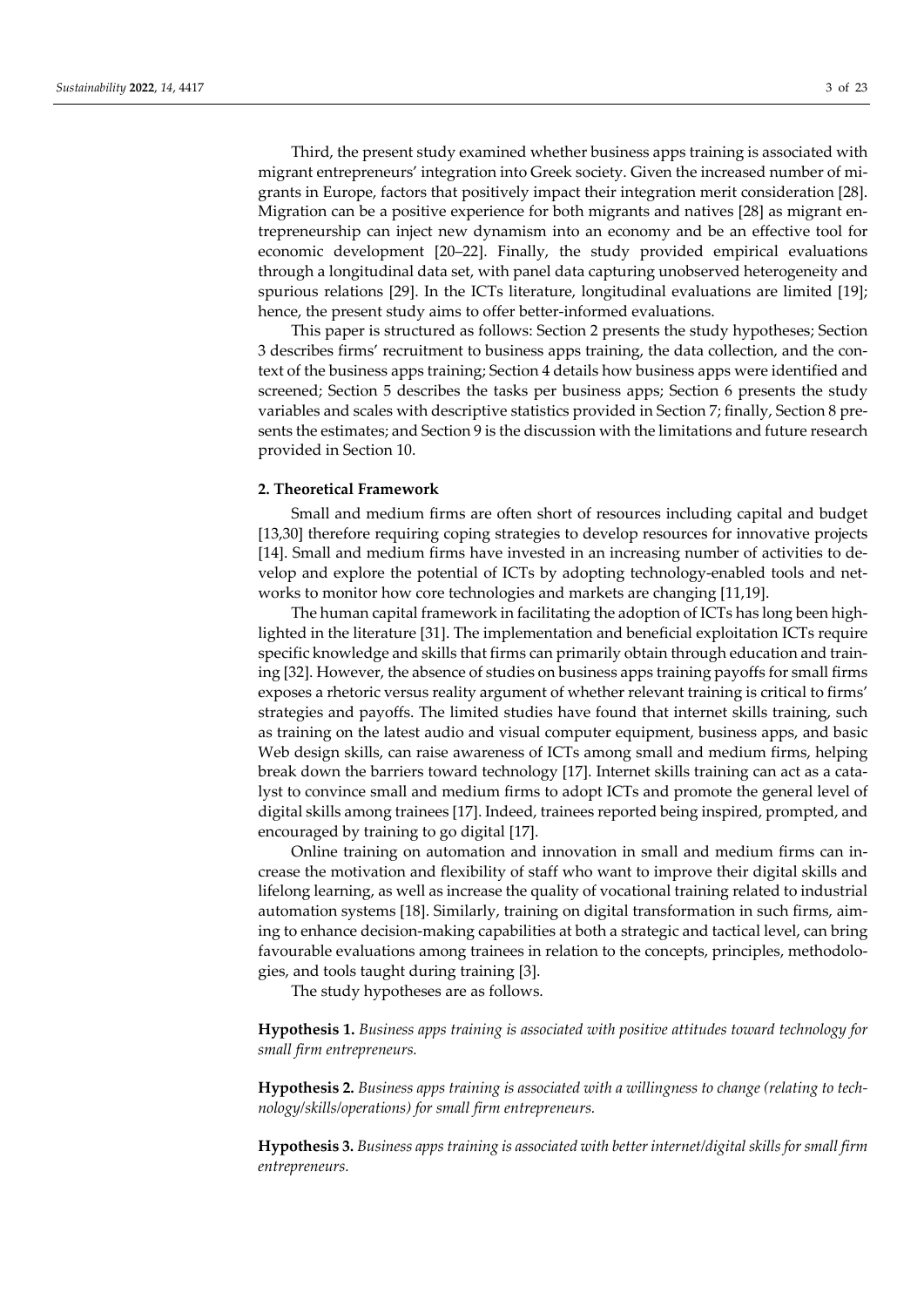**Hypothesis 4.** *Business apps training is associated with the increased use of business apps in small firms.*

Business apps are utilised by firms to support their business operations in areas such as sales and marketing, data analytics, credit evaluations, and risk assessments [33–35]. Studies indicate that small and medium firms can use common and inexpensive apps, such as social media and online fora, to drive learning, innovation, and transformation, allowing them to quickly sense opportunities in their industries, validate their ideas, and deploy resources to rapidly innovate and sustain competitive advantages [24]. Digital competencies are perceived as a critical goal for individuals and firms [9] and are approached through a vector of concepts such as knowledge; skills; attitudes; and the confident, critical, and creative use of ICTs to achieve goals related to work, employability, problem-solving, learning, inclusion, and/or participation in society [5–7].

In the present study, driven by the human capital framework [31], business apps training can allow small firms to observe, assess, and utilise business apps and/or advanced technology to facilitate critical operations, such as finding and engaging with the right customers and improving customer retention, experience and purchases [19,34,36]. Moreover, business apps training can help small firms to observe, assess, and utilise business apps and/or advanced technology to initiate routines to offer real-time pricing and predict cash flow [19,33,34]. In addition, business apps training can help small firms to observe, assess, and utilise business apps and/or advanced technology to enhance operational systems and management [19,37,38].

Digital competence consists of the ability of firms to adopt and use new or existing ICTs to analyse, select, and critically evaluate digital information to investigate and solve business-oriented problems and develop a collaborative knowledge body while engaging in organisational practices [39]. The present study suggests that business apps training can enable firms to observe, assess, and adopt business apps and/or advanced technology to create, extend, modify, and boost their digital competencies by leveraging technology to meet new demands, move at speed to pivot business operations, and boost efficiency [19,24,38–41].

The study hypothesizes the following.

**Hypothesis 5.** *Business apps training is associated with increased digital competencies for small firms.*

A final consideration in the present study is whether business apps training is associated with migrant entrepreneurs' societal integration. The few studies in the literature indicate that active labour market programmes, such as training in working life skills and vocational training for migrants, can boost their societal integration [20]. Similarly, training in areas of digital literacy, e.g., the use of computers and software, can boost the societal integration of migrants [21]. In addition, entrepreneurship training for migrants can support their integration into society, as well as personal development and empowerment [22].

The recent increase in migration in Europe has driven researchers to develop specialised apps aiming to facilitate migrants' needs [42]. Migrants use mobile apps to learn a language, access occupational and employment opportunities, and maintain and build social networks [42]. In the present study, it is indicated that business apps training could facilitate migrants' integration through the acquisition of digital skills that support their human, social, and informational capabilities [42]. In host countries, better access to information, services, and recourses through advanced technology can facilitate migrants' societal integration [42].

The study hypothesizes the following.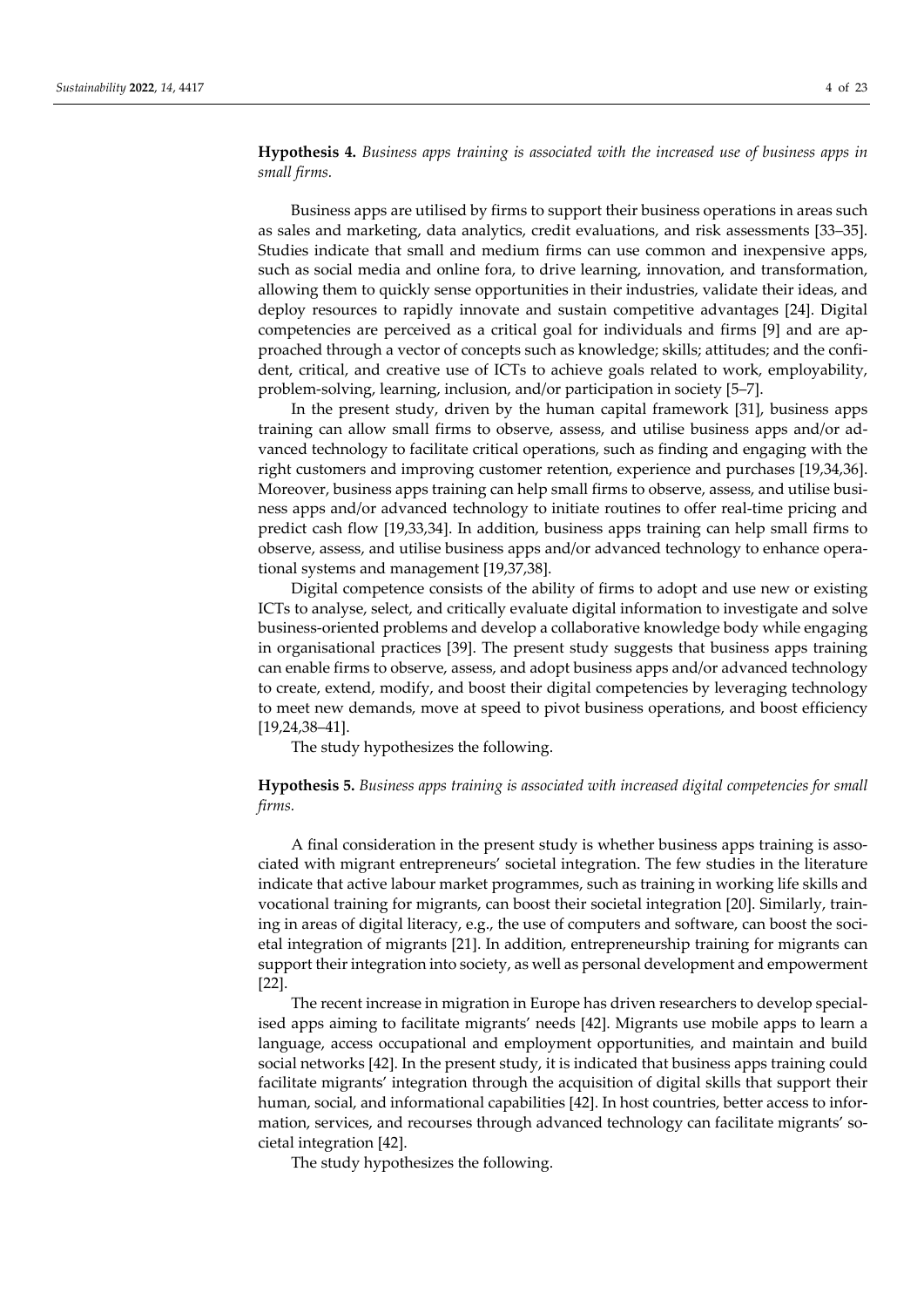**Hypothesis 6.** *Business apps training is associated with societal integration for migrant entrepreneurs running small firms.*

Given the limited studies in the literature examining business apps training payoffs, the present study should be treated as exploratory research [16] aiming to offer insights into the underexamined thematic in the ICTs domain. The study synthesises theoretical frameworks and empirical evidence to propose six novel hypotheses on business apps training payoffs. Such a thematic has not been identified in the empirical and theoretical ICTs literature and forms the study's key contribution. The theoretical framework is shown in Figure 1.



**Figure 1.** Business apps training payoffs. Theoretical framework.

#### **3. Recruitment of Firms, Data Collection, and Training Context**

#### *3.1. Recruitment of Firms and Data Collection*

In Greece, there is an unequal distribution of the access to, use of, and opportunities offered by ICTs for migrant populations [43]. The present study focused on migrant entrepreneurs, evaluating the impact of business apps training on marginalised populations. In Greece, migrants, including entrepreneurs, experience racism and societal exclusions that affect their socioeconomic experiences [27,44].

Google search was used to identify migrant communities in Athens between October and December 2020. These communities were emailed an invitation to participate in the study and provided with information regarding the nature of the study to offer online digital training free of charge to migrant entrepreneurs running small firms in Athens. Potential participants were required to have a PC, a smartphone, and access to the most utilised app for e-meetings (which is available free of charge). Instructions on how to install the e-meetings app were provided, and it was indicated that the training would be in Greek. The research team has accumulated experience of collaborating with migrant communities in Greece for research purposes [42,44,45].

Migrant entrepreneurs confirmed their participation by providing written informed consent and completing an e-questionnaire between January and February 2021. This preliminary data collection before the digital training intervention was designated wave 1. The participants had to provide their email addresses to receive instructions for the training and were informed that e-materials and follow-up e-questionnaires would be forwarded to their email. Participants were free to withdraw from training and follow-up data gathering at any time.

The online training took place between February and April 2021 in four online training sessions, and each was approximately three hours. During and after the training sessions, four additional e-meetings (drop-in e-sessions) were offered to address any queries. Throughout training, the participants had the opportunity to submit questions and the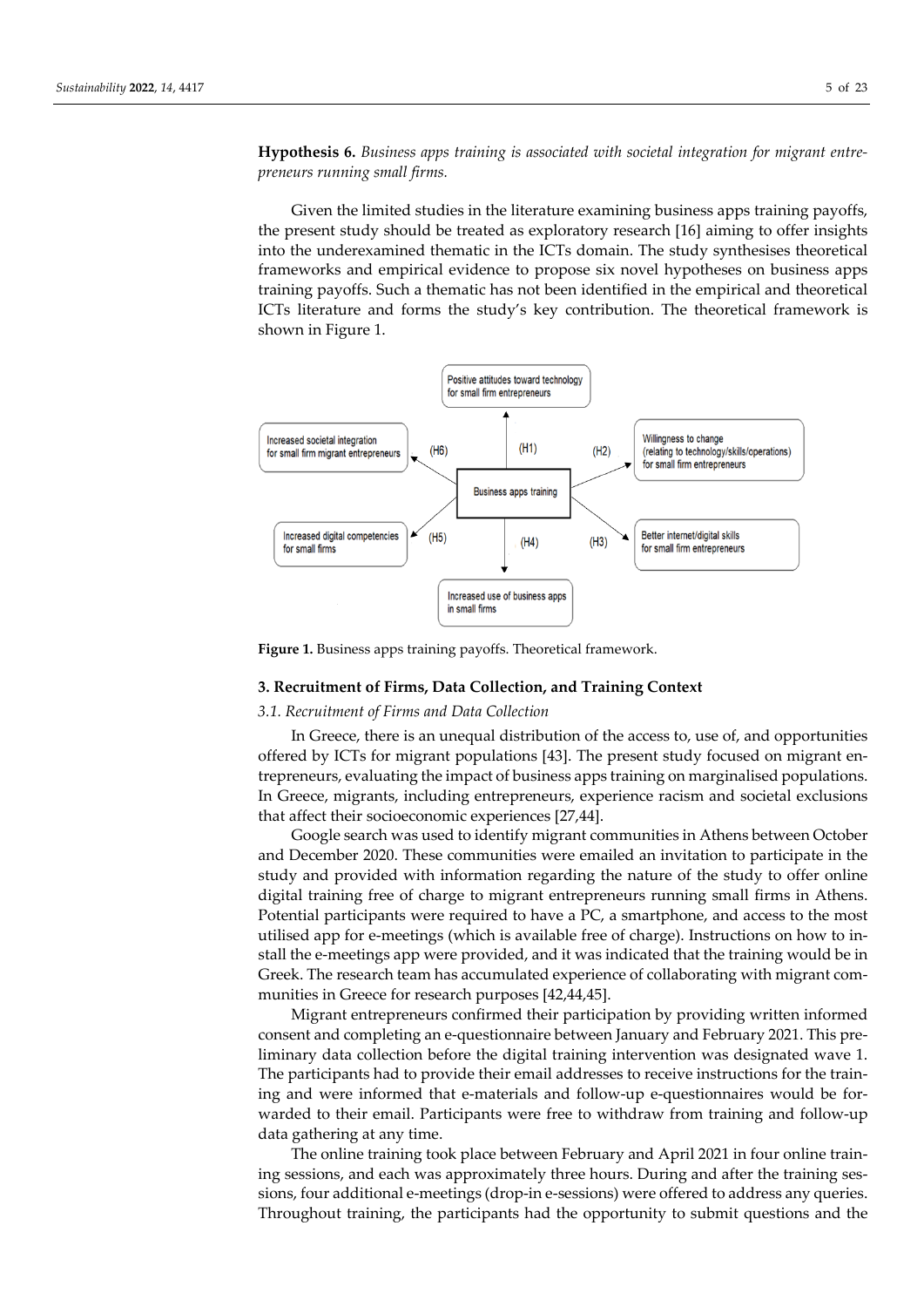research team offered further instructions and insights. The follow-up e-survey was conducted between May and June 2021 (wave 2).

The study data set consisted of two waves: a preliminary data collection before the business apps training and a follow-up data collection upon completion of the training. The participants were aware that the sessions were not recorded and that the research team was interested to collect aggregate data, hence ensuring anonymity. Moreover, it was mentioned that the research team did not have any financial incentive and was not affiliated with the business app developers, so there were no conflicts of interest. The study followed the usual procedures for securing ethics approval and ensuring the anonymity of the participants. The contact details of the university's ethics committee were provided to the participants. At the end of the training, no complaint was raised.

#### *3.2. Business Apps Training Context*

The business apps identified aimed to optimise day-to-day firms' processes, streamline operations, and extend business functionality and productivity. In session one, the research team presented communication and networking apps, session two covered social media and customer relationship management apps, session three presented payments and accounting/finance apps and session four presented managing inventory, team, time, and project management apps.

Each session was structured to (i) offer an introduction of the relevance of each thematic in the business context; (ii) present the series of tasks that each app could offer and handle; (iii) present technical information on how to download and install each app; (iv) offer a manual-oriented presentation on how to use each app; and (v) practice with examples to showcase how each app works.

The research team provided the participants with examples to practise after each session and participants had the opportunity to discuss their performance and issues during the drop-in e-sessions. At the end of each session, an email was forwarded to the participants to provide feedback on the delivery and, in particular, to rate the context, clarity, usefulness, and practicality of the session. The evaluation forms indicated the participants' satisfaction.

## **4. Identifying and Screening Apps**

The Google Play Store was utilised to identify business apps in Greece in 2020/2021. The apps were grouped into nine categories: (i) communication, (ii) networking, (iii) social media, (iv) customer relationship management, (v) payments, (vi) accounting and finance, (vii) managing inventory, (viii) team and time management, and (ix) project management. The top three ranked apps based on app performance and users' reviews were selected in each category, with priority given to free apps. In those categories in which free apps did not make the top three, the top-ranked paid apps were selected. The total sample consisted of 27 apps, 6 of which (22.2%) were not free of charge. The cost of the paid apps ranged from EUR 5 to EUR 30 per month. In all categories, the apps could run on both smartphones and a PC.

Apart from the Google Play Store ranking, the research team reassessed the top three apps per category based on the protocol of Martin et al. [46] consisting of five steps, including (i) identifying all potentially relevant apps, (ii) removing light or old versions of each app, (iii) identifying the main functional requirements and excluding all apps that do not offer this functionality, (iv) identifying all secondary requirements, and (v) constructing tasks to test the main functional requirements by using each of the methods below: keystroke level-oriented modelling [47] and usability heuristic evaluation [48]. Two IT and business personnel at Anglia Ruskin University (Cambridge Campus) and the University of Cambridge assessed each app.

Step one required the selection of appropriate keywords for each app to search the app stores, and step two indicates that after compiling the results obtained from step one, any light or old versions of other apps should be removed because these versions could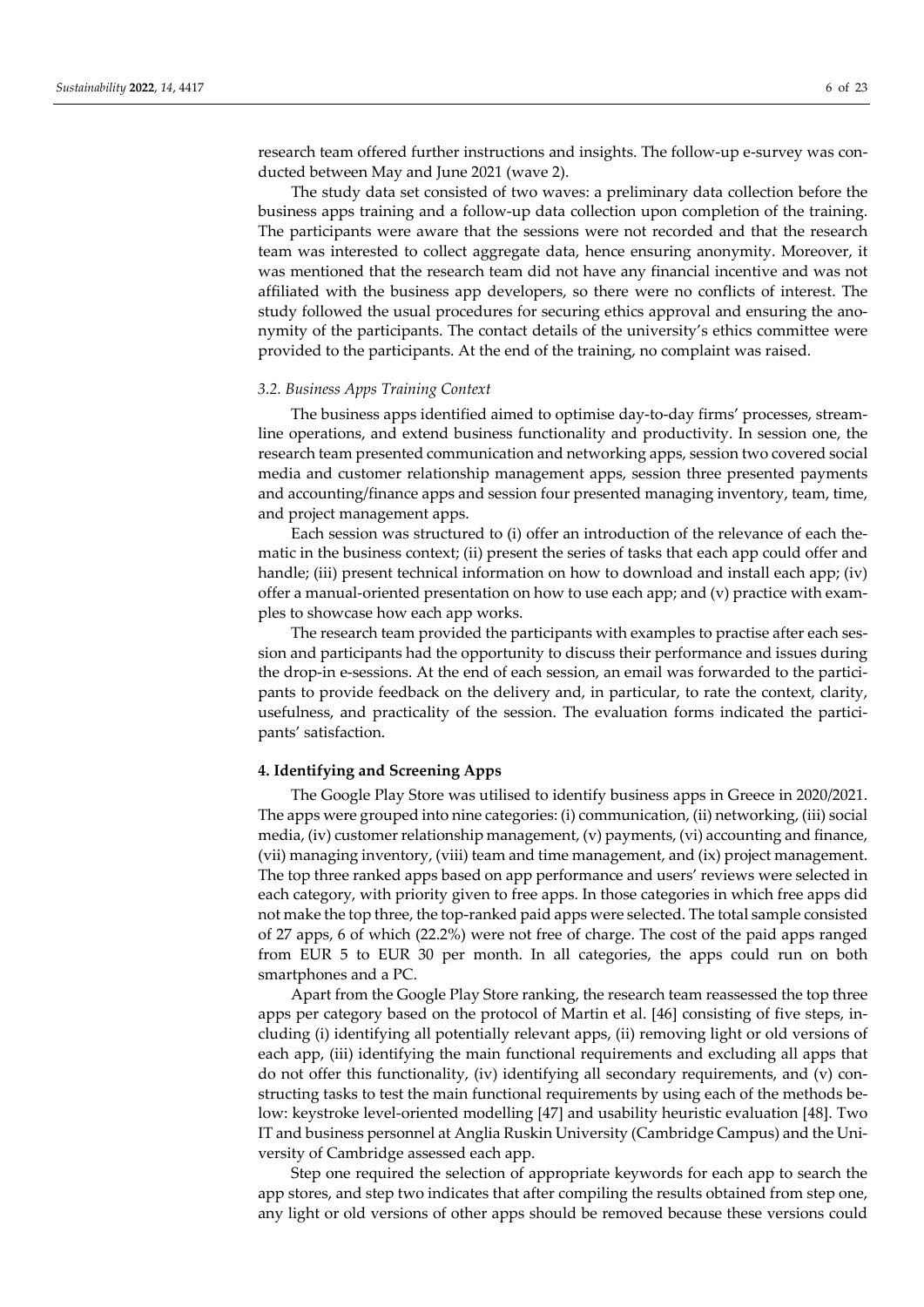contain less functionality than the full or newer version [46]. Google Play Store's ranking per business app for 2020/2021 in Greece satisfied these first two steps.

Step three involved identifying whether the screened apps offered the main functional requirements required for a given category [46] by assessing the descriptions of each app in the online app store. For instance, in the case of communication apps, the apps under consideration should offer internal and external e-interaction and e-information sharing. In each business category, the top three Google Play Store apps provided the required functional requirements.

The fourth step identified all the secondary functionalities of the apps [46], thereby realising the full range of functionality offered by competing apps. The research team compared the top three ranked apps and created a list with the functional similarities, differences, and unique features per app based on the app descriptions in the Google Play Store.

In step five, the 27 apps underwent keystroke level-oriented modelling [47] and usability heuristic evaluation [48]. Regarding keystroke level-oriented modelling [47], the number of interactions to complete tasks was used to measure app efficiency [46], as shown in Appendix A. Given that this study focused on the most favourable business apps per category, that is, the top-ranked in the Google Play Store (based on their performance), it is not surprising that the identified apps demonstrated comparable levels of efficiency based on the number of interactions.

To conduct a usability heuristic evaluation, the apps were assessed based on Nielsen's [49] five-point severity ranking scale in the following eight heuristic categories: (i) visibility of system's status and losability/findability of the device; (ii) match between system and the real world; (iii) consistency and mapping; (iv) good ergonomics and minimalist design; (v) ease of input, screen readability, and glanceability; (vi) flexibility and efficiency of use and personalisation; (vii) aesthetic, privacy, and social conventions; and (viii) realistic error management. Appendix A shows that there was no major usability problem or usability catastrophe for the 27 apps. The usability of the aforementioned apps was also verified by the users' reviews ranking on the Google Play Store, demonstrating low levels of usability problems.

During the first online session, the participants were informed of how the research team selected and screened the apps.

#### **5. Business Apps Operations**

As the identified business apps can be used for a wide variety of tasks, the following operations per business category were examined during the usability heuristic evaluation [48]. Communication apps were assessed on internal and external e-interactions and einformation sharing processes. Networking apps were evaluated based on tasks relating to sending updates on the go, adding new connections, recruiting new hires, following inspirational companies and individuals, and considering competitors' strategies. Social media apps were assessed on processes related to planning, promoting, and monitoring projects by connecting directly with social channels. Customer relationship management apps were evaluated on tasks related to managing customer profiles by sending marketing and outreach messages and maintaining and developing points-based rewards programmes. Payment apps were examined on tasks related to reviewing business analytics data; monitoring selling items; and processing credit cards, checks, and invoices. Accounting and finance apps were evaluated on tasks related to organising bookkeeping processes, including invoicing, expenses, and payroll. Managing inventory apps were assessed on tasks relating to creating product catalogues, tracking and managing stock and sales, and making purchase orders. Team and time management apps were evaluated based on processes related to managing payroll and benefits; calculating and filing payroll taxes; tracking team availability, sick days, and vacation time; and overseeing employees' performance. Finally, project management apps were assessed on tasks related to managing projects, workflows, and deadlines across alternative business tasks.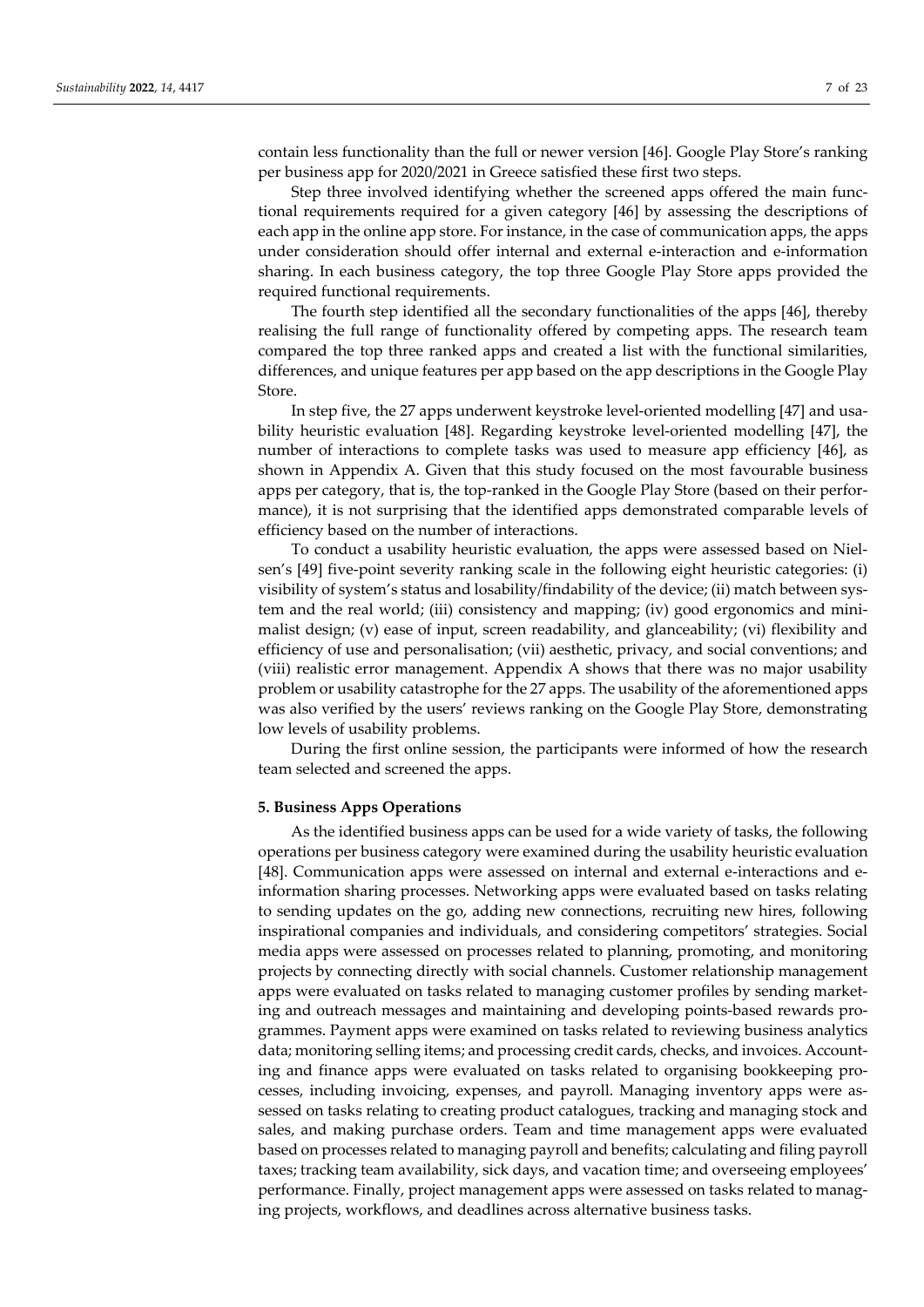#### **6. Variables and Scales**

The e-surveys included questions on the firms' sector of operation, years of operation, number of employees and the ownership of the business premise, and the entrepreneurs' demographic characteristics (age, gender, continent of origin, higher education degree, and years in Greece). The main independent variable of interest is the so-called "Business Apps Training" that captures two time periods: before the intervention (i.e., training) and after the intervention.

The Positive Attitudes Toward Technology scale [50] was employed to test Hypothesis 1. This scale captured entrepreneurs' attitudes towards the use of technology and consisted of six items examining whether it is important to keep up with the latest trends in technology scored using a five-point Likert scale ranging from "Strongly agree" to "Strongly disagree", with higher scores implying higher positive attitudes toward technology [50].

The Willingness to Change scale [51] was used to examine Hypothesis 2. This scale measured the level at which entrepreneurs were keen to accept changes in their firm over the next two years and consisted of three items capturing whether entrepreneurs were keen to accept an increase in the level of technology/computers, skills, and responsibility involved in their operations scored using a seven-point Likert scale ranging from "Definitely" to "Definitely not", with higher scores suggesting a higher level of innovative changes in firms [51].

The Internet Skills scale [52] was used to assess Hypothesis 3. The scale captured entrepreneurs' internet/digital skills and consisted of 35 items covering aspects such as whether individuals know how to "download and install apps to their mobile device", "keep track of the costs of mobile app use", "adjust privacy settings", and "change who they share content with", with responses scored via a five-point Likert scale ranging from "Not at all true of me" to "Very true of me" and with higher scores indicating increasing levels of internet/digital skills [52].

Moreover, a new scale titled Business Apps in Use was developed to capture whether entrepreneurs used business apps in their firms' operations to examine Hypothesis 4. The scale consists of nine items, and entrepreneurs had to indicate whether they utilised business apps through their PC or mobile to facilitate their operations. The apps covered services related to communication, networking, social media engagement, and customer relationship management; and payments, accounting and finance, managing inventory, team and time management, and project management, and the responses were scored using a six-point Likert scale ranging from "Very frequently" to "Never", with higher scores indicating increasing levels of business apps usage.

A further scale titled Digital Competencies was developed to measure entrepreneurs' reflection on the level of their firm's digital competency in communication, networking, social media, customer relationship management, payments, accounting and finance, managing inventory, team and time management, and project management to assess Hypothesis 5. The questions were as follows: "Indicate the level of your firm digital competency in the following categories: (i) communication operations in relation to internal and external e-interactions and e-information sharing processes, (ii) networking operations in relation to sending updates on the go, adding new connections, recruiting new hires, following inspirational companies and individuals, and considering competitors strategies, (iii) social media engagement in relation to planning, promoting and monitoring projects by connecting directly with social channels, (iv) customer relationship management in relation to managing customer profiles by sending marketing and outreach messages and maintaining and developing points-based rewards programmes, (v) payment services in relation to reviewing business analytics data, monitoring selling items and processing credit cards, checks, and invoices, (vi) accounting and finance services in relation to organising bookkeeping processes, including invoicing, expenses, and payroll, (vii) inventory operations in relation to creating product catalogues, tracking and managing stock and sales, and making purchase orders, (viii) team and time management services in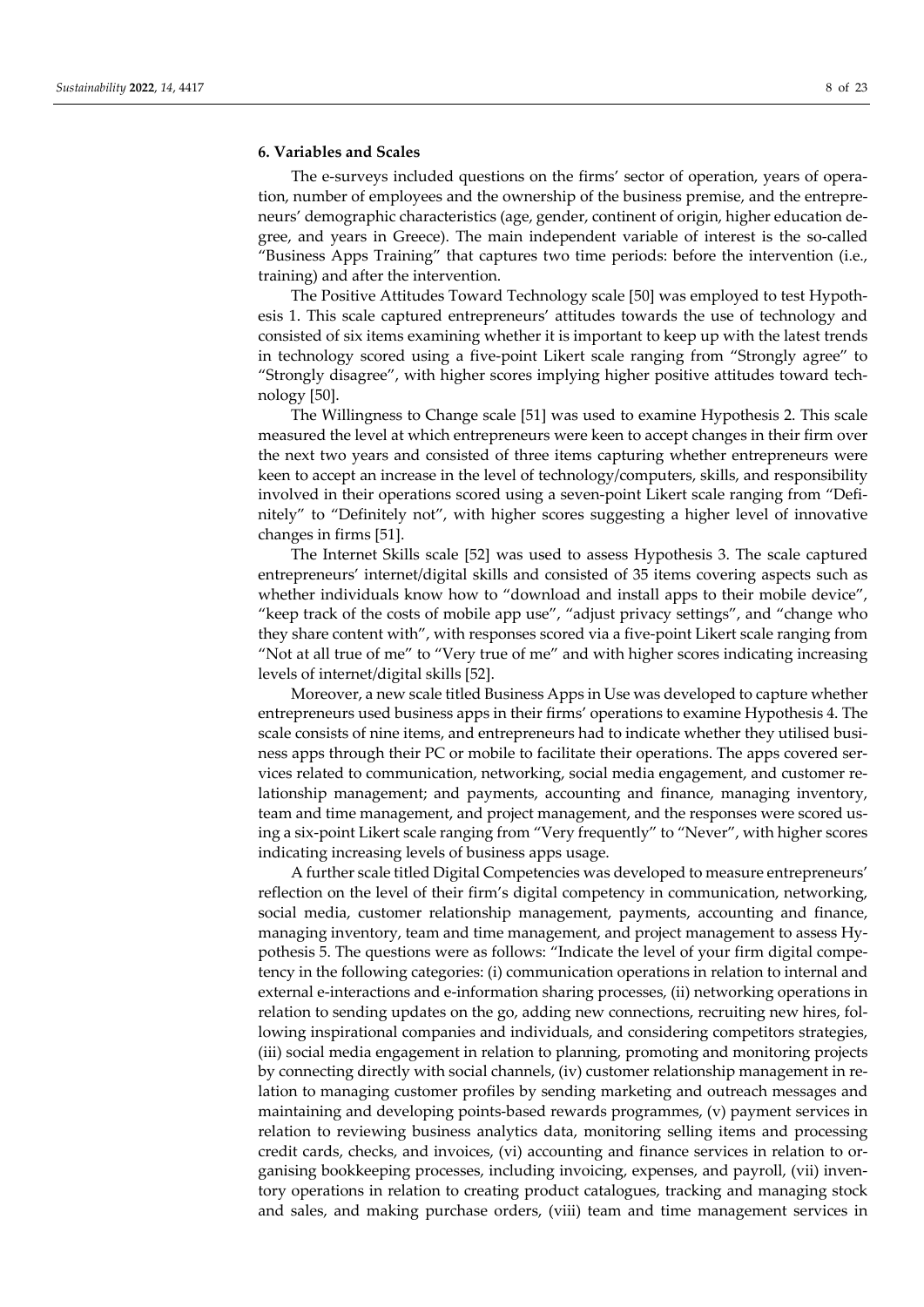relation to managing payroll and benefits, calculating and filing payroll taxes, tracking team availability, sick days and vacation time and overseeing employees' performance, and (ix) project management services in relation to managing projects, workflows, and deadlines across alternative business tasks". A five-point Likert scale ranging from "Very strong" to "Very weak" was utilised to capture responses per category, with higher scores suggesting higher levels of digital competencies.

Finally, the Ethnosizer scale [53] was used to examine Hypothesis 6. This scale captured the level of migrants' integration in Greece and included five questions regarding the entrepreneurs' devotion to Greece and commitment to the culture of their origin by combining information on language, cultural habits, self-identification, social interaction, and future citizenship plans. A five-point Likert scale ranging from "Strongly agree" to "Strongly disagree" was utilised, with higher scores indicating increasing levels of migrant integration.

#### **7. Descriptive Statistics**

Table 1 presents the descriptive statistics of the sample of 89 observations, with 48 firms completing the e-survey in wave 1 (i.e., before the business app training) and 41 firms providing follow-up information in wave 2 (i.e., after the business app training).

|                                                  | Mean  | <b>Standard Deviation</b> |
|--------------------------------------------------|-------|---------------------------|
| Entrepreneurs' Age (c.)                          | 34.79 | 6.83                      |
| Entrepreneurs' Gender: Male (%)                  | 83.33 | 0.37                      |
| Entrepreneurs' Higher Education (%)              | 12.5  | 0.33                      |
| Entrepreneurs' Years of Migration in Greece (c.) | 9.64  | 2.21                      |
| Entrepreneurs' Continent of Origin: Europe (%)   | 22.91 | 0.42                      |
| Entrepreneurs' Continent of Origin: Africa (%)   | 47.91 | 0.50                      |
| Entrepreneurs' Continent of Origin: Asia (%)     | 29.16 | 0.45                      |
| Firms' Years of Operation (c.)                   | 4.14  | 1.55                      |
| Firms' Number of Employees (c.)                  | 3.56  | 2.78                      |
| Ownership of the Firms' Premise (%)              | 4.16  | 0.20                      |
| Firms' Sector: Trade (%)                         | 47.91 | 0.50                      |
| Firms' Sector: Services (%)                      | 25.0  | 0.43                      |
| Firms' Sector: Hospitality (%)                   | 27.08 | 0.44                      |

**Table 1.** Descriptive statistics. Entrepreneurs and firms**.**

Notes: Sample 89 observations. (c.) Continuous variable.

Based on Table 1 and regarding the entrepreneurs' profile, 83.3% were male with a mean age of 34.7 years, and 12.5% had a higher education degree. Most migrants (47.9%) were from Africa, followed by Asia (29.1%), and had resided in Greece for a mean of 9.6 years. The mean years of the firms' operation were 4.1 years with an average of 3.5 employees, and 4.1 of the entrepreneurs owned the firm's premises. Regarding the sector of operation, most were involved in trade, followed by hospitality and services.

Table 2 presents Cronbach's alpha coefficients, with the Internet Skills scale ( $a = 0.86$ ), and the Digital Competencies scale ( $a = 0.79$ ) surpassing the Cronbach's alpha threshold  $(a = 0.7)$ , indicating internal consistency [54]. The Business Apps in Use scale  $(a = 0.67)$  and the Positive Attitudes Toward Technology scale ( $a = 0.59$ ) demonstrate acceptable levels, whereas the Firms' Willingness to Change (relating to technology/skills/operations) scale  $(a = 0.53)$  and the Integration (Ethnosizer) scale  $(a = 0.52)$  were weak. The assigned patterns are expected given the number of items per scale [54].

**Table 2.** Alpha coefficients.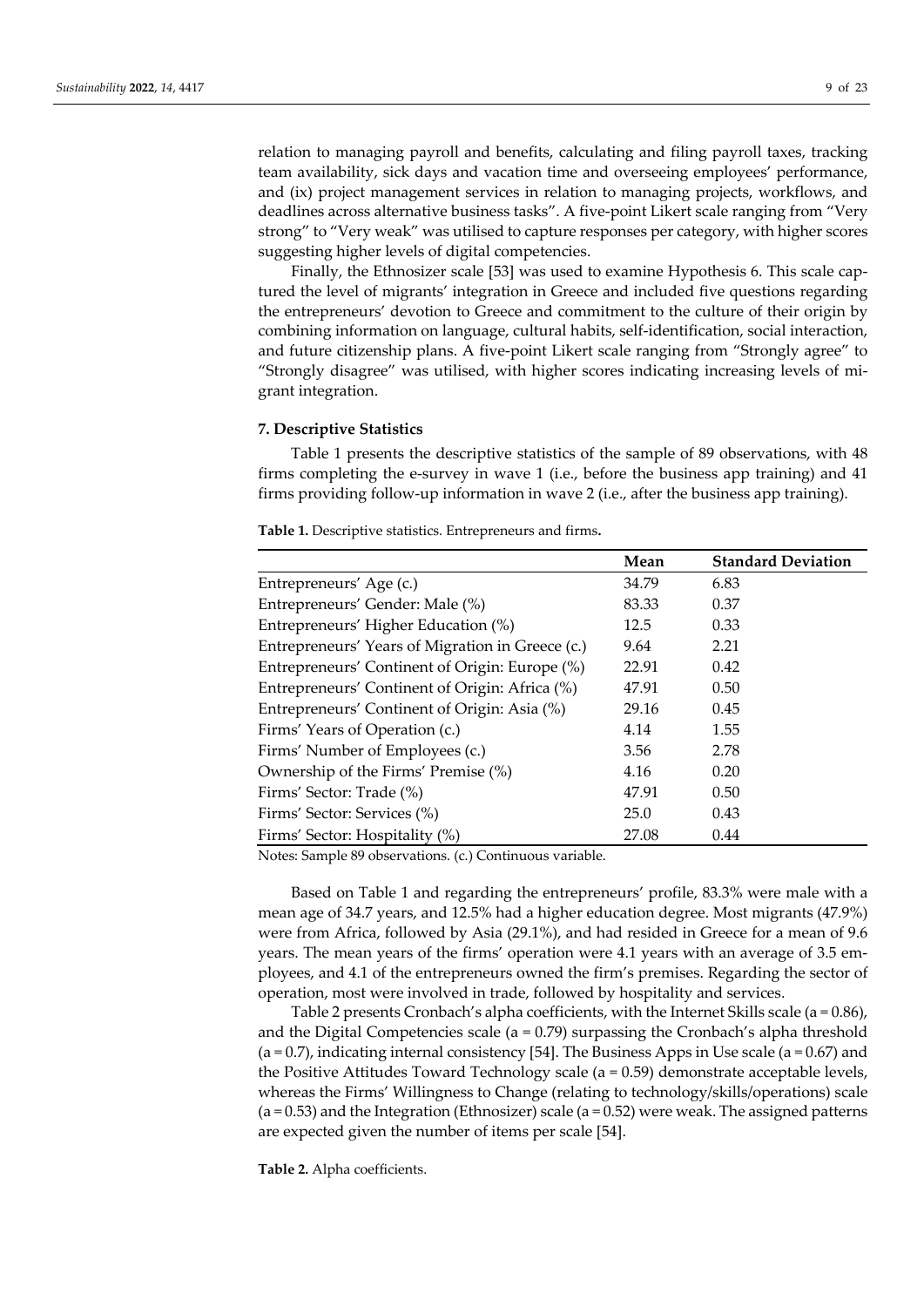| <b>Scales</b>                                              | Alpha<br>Coefficients | <b>Number of Items</b><br>Per Scale | <b>Observations</b> |
|------------------------------------------------------------|-----------------------|-------------------------------------|---------------------|
| Positive Attitudes Toward Technology scale                 | 0.59                  | h                                   | 89                  |
| Willingness to Change (Technology/Skills/Operations) scale | 0.53                  | З                                   | 89                  |
| Internet Skills scale                                      | 0.86                  | 35                                  | 89                  |
| Business Apps in Use scale                                 | 0.67                  |                                     | 89                  |
| Digital Competencies scale                                 | 0.79                  |                                     | 89                  |
| Integration (Ethnosizer) scale                             | 0.52                  |                                     | 89                  |

Table 3 presents outcomes before and after business apps training, showing that entrepreneurs had a more positive attitude towards technology (2.7 versus 2.5, *p* < 0.05), increased willingness to change (technology/skills/operations) (3 versus 2.6, *p* < 0.05), higher levels of internet/digital skills (2.3 versus 2.0, *p* < 0.01), and utilised more business apps for their operations after training (1.6 versus 1.2, *p* < 0.01). Moreover, there is an increase in firms' digital competencies (2 versus 1.3,  $p < 0.01$ ) after training, with entrepreneurs feeling more integrated into Greek society after training (2.4 versus 2.1, *p* < 0.01).

**Table 3.** Descriptive statistics. Scales.

|                                                                             | Panel I           | Panel II                                             |             |
|-----------------------------------------------------------------------------|-------------------|------------------------------------------------------|-------------|
| <b>Scales</b>                                                               | <b>Before the</b> | After the                                            | $t$ -Test   |
|                                                                             |                   | <b>Business Apps Training Business Apps Training</b> |             |
| Positive Attitudes Toward Technology scale (c.)                             | 2.51(0.49)        | 2.75(0.52)                                           | $-2.21$ **  |
| Willingness to Change (Technology/Skills/Operations) <sub>2.69</sub> (0.66) |                   | 3.02(0.70)                                           | $-2.26**$   |
| scale $(c.)$                                                                |                   |                                                      |             |
| Internet Skills scale (c.)                                                  | 2.05(0.30)        | 2.35(0.41)                                           | $-3.98$ *** |
| Business Apps in Use scale (c.)                                             | 1.20(0.78)        | 1.68(0.79)                                           | $-2.82$ *** |
| Digital Competencies scale (c.)                                             | 1.38(0.51)        | 2.03(0.70)                                           | $-4.96$ *** |
| Integration scale (Ethnosizer) (c.)                                         | 2.10(0.43)        | 2.49(0.55)                                           | $-3.70$ *** |
| Observations                                                                | 48                | 41                                                   |             |

Notes. (c.) Continuous variable. Standard deviations are in parentheses. (\*\*\*) Statistically significant at the 1%. (\*\*) Statistically significant at the 5%.

Table 4 provides insights on firms' digital competencies per category before and after the training, showing improved digital competencies in seven cases out of nine, which involves the following: related to communication (2 versus 1.2, *p* < 0.01), networking (1.8 versus 1, *p* < 0.01), social media (1.9 versus 1.2, *p* < 0.01), customer relationship management (1.9 versus 0.9, *p* < 0.01), payments (2 versus 1.3, *p* < 0.01), accounting and finance (1.9 versus 1.1, *p* < 0.05), and project management (1.8 versus 1.3, *p* < 0.05).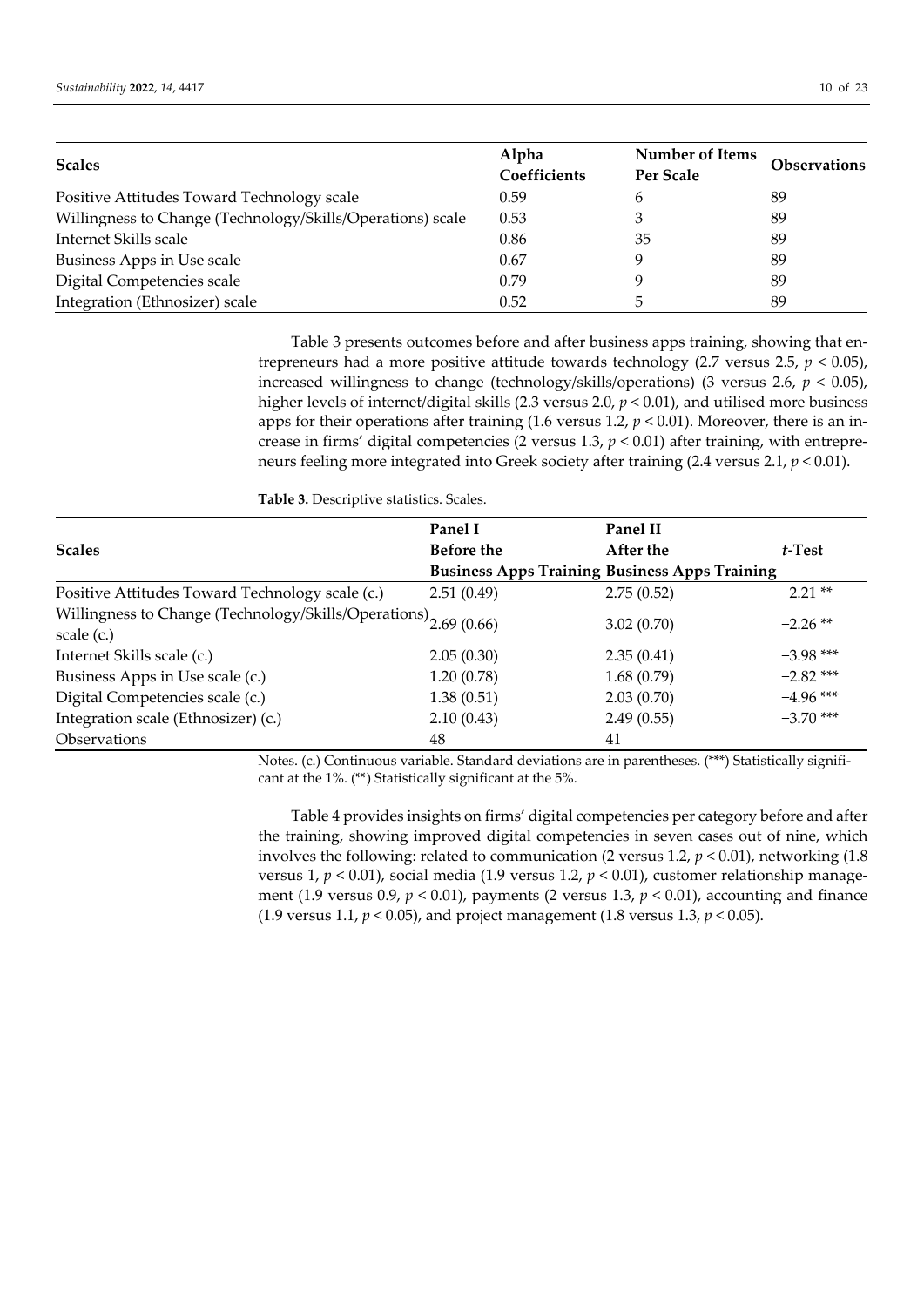|                                       | Panel I                       | Panel II                      |             |
|---------------------------------------|-------------------------------|-------------------------------|-------------|
| <b>Categories</b>                     | <b>Before the</b>             | After the                     | t-Test      |
|                                       | <b>Business Apps Training</b> | <b>Business Apps Training</b> |             |
| Communication (c.)                    | 1.20(0.14)                    | 2.00(0.18)                    | $-3.40$ *** |
| Networking (c.)                       | 1.04(0.10)                    | 1.87(0.14)                    | $-4.64$ *** |
| Social Media (c.)                     | 1.27(0.11)                    | 1.95(0.16)                    | $-3.43$ *** |
| Customer Relationship Management (c.) | 0.95(0.11)                    | 1.92(0.16)                    | $-4.85$ *** |
| Payments (c.)                         | 1.33(0.15)                    | 2.09(0.16)                    | $-3.34$ *** |
| Accounting and Finance (c.)           | 1.16(0.13)                    | 1.95(0.18)                    | $-3.57**$   |
| Managing Inventory (c.)               | 2.20(0.19)                    | 2.39(0.18)                    | $-0.65$     |
| Team and Time Management (c.)         | 1.95(0.19)                    | 2.21(0.16)                    | $-1.00$     |
| Project Management (c.)               | 1.35(0.14)                    | 1.87(0.16)                    | $-2.45**$   |
| <b>Observations</b>                   | 48                            | 41                            |             |

**Table 4.** Digital competencies.

Notes. (c.) Continuous variable. Standard deviations are in parentheses. (\*\*\*) Statistically significant at the 1%. (\*\*) Statistically significant at the 5%.

Table 5 presents the correlation coefficients between business apps training and the study's scales, showing that the training positively correlated with entrepreneurs' positive attitudes toward technology (r = 0.2, *p* < 0.05), willingness to change (technology/skills/operations) ( $r = 0.2$ ,  $p < 0.05$ ), internet/digital skills ( $r = 0.3$ ,  $p < 0.01$ ), business apps in use ( $r =$ 0.2,  $p < 0.01$ ), digital competencies ( $r = 0.4$ ,  $p < 0.01$ ), and integration (Ethnosizer) ( $p = 0.3$ ,  $p$  $< 0.01$ ).

**Table 5.** Correlation coefficients.

| <b>Scales</b>                                              | <b>Business Apps Training</b> |                  |
|------------------------------------------------------------|-------------------------------|------------------|
|                                                            | Correlations                  | <i>p</i> -Values |
| Positive Attitudes Toward Technology scale                 | 0.23                          | $0.02**$         |
| Willingness to Change (Technology/Skills/Operations) scale | 0.23                          | $0.02$ **        |
| Internet Skills Scale                                      | 0.38                          | $0.00***$        |
| Business Apps in Use scale                                 | 0.27                          | $0.00***$        |
| Digital Competencies scale                                 | 0.46                          | $0.00***$        |
| Integration (Ethnosizer) scale                             | 0.36                          | $0.00***$        |

Notes. Sample 89 observations. (\*\*\*) Statistically significant at the 1%. (\*\*) Statistically significant at the 5%.

# **8. Estimates**

# *8.1. Hypotheses Testing*

Table 6 presents the random effects and fixed effects estimates [55] to examine whether business apps training is associated with entrepreneurs' positive attitudes toward technology (H1), willingness to change (technology/skills/operations) (H2), level of internet/digital skills (H3), and business apps in use (H4). Bell et al. [56] indicated that random effect models provide everything that fixed effect models provide and more, making it the superior method for most practitioners; thus, they are often used as a starting point for multilevel analyses. It is acknowledged that given the longitudinal nature of the data, panel specifications are more appropriate than cross-sectional specifications and omitted factors may be correlated with key predictors in random effects models, while fixed effects models could remove omitted variable bias [55–57]. The random effects models incorporate information relating to firms' sector of operation, years of operation, number of employees, ownership of the business premise, and entrepreneurs' age, gender, continent of origin, higher education degree, and years in Greece. The fixed effects models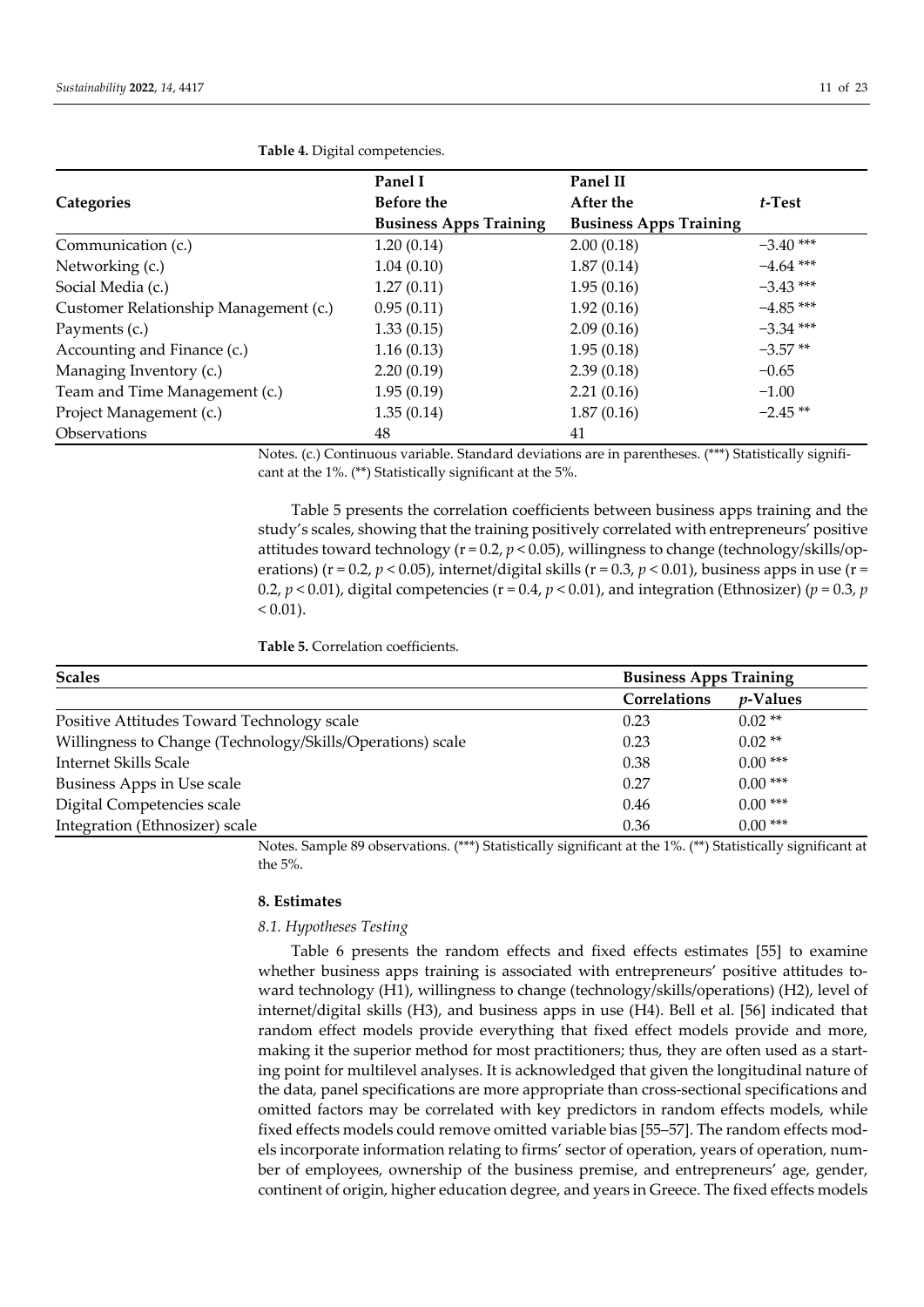do not incorporate the aforementioned covariates because they are time-invariant [58]. In all cases, robust standard errors are reported [58].

Model I presents random effects estimates, showing that business apps training is associated with increased positive attitudes toward technology for entrepreneurs ( $b =$ 0.267,  $p < 0.01$  or 4.6%); that is, the training increased entrepreneurs' positive attitudes toward technology by 4.6%. Hypothesis 1 can be accepted. Model II's fixed effects specification confirms Model I's outputs ( $b = 0.272$ ,  $p < 0.01$  or 4.7%).

Model III provides random effects estimates showing that the business apps training is associated with an increased willingness to change (technology/skills/operations) for entrepreneurs ( $b = 0.361$ ,  $p < 0.01$  or 5.8%); thus, hypothesis 2 can be accepted. Comparable results are found ( $b = 0.365$ ,  $p < 0.01$  or 5.9%) in Model IV by employing fixed effects modelling.

Model V reports random effects estimates showing that the business apps training is associated with increased internet/digital skills for entrepreneurs (b = 0.332, *p* < 0.01 or 6.9%); therefore, hypothesis 3 can be accepted. The fixed effects estimates indicate a similar pattern (b = 0.339, *p* < 0.01 or 7.1%) in Model VI.

Model VII presents random effects estimates showing that the business apps training is associated with increased business apps in use for firms ( $b = 0.486$ ,  $p \le 0.01$  or 15.4%); thus, hypothesis 4 can be accepted. The fixed effects outcomes in Model VIII verify Model VII's pattern (b = 0.493, *p* < 0.01 or 15.8%).

**Table 6.** Regression outcomes. Associations between business apps training and entrepreneurs' positive attitudes toward technology (H1), willingness to change (technology/skills/operations) (H2), internet/digital skills (H3), and business apps in use (H4).

|                                          | <b>Positive Attitudes</b><br>toward Technology |                                     | <b>Willingness to Change</b><br>(Technology<br>Skills/Operations) |                                            |                                     | Internet/Digital<br><b>Skills</b>   | <b>Business Apps</b><br>in Use        |                                       |
|------------------------------------------|------------------------------------------------|-------------------------------------|-------------------------------------------------------------------|--------------------------------------------|-------------------------------------|-------------------------------------|---------------------------------------|---------------------------------------|
|                                          | Model I<br>Random<br>Effects                   | <b>Model II</b><br>Fixed<br>Effects | Model III<br>Random<br>Effects                                    | <b>Model IV</b><br>Fixed<br><b>Effects</b> | <b>Model V</b><br>Random<br>Effects | Model VI<br>Fixed<br><b>Effects</b> | <b>Model VII</b><br>Random<br>Effects | <b>Model VIII</b><br>Fixed<br>Effects |
| Business Apps 0.267<br>Training $\wedge$ | $(0.031)$ ***                                  | 0.272<br>$(0.029)$ ***              | 0.361<br>$(0.075)$ ***                                            | 0.365<br>$(0.071)$ ***                     | 0.332<br>$(0.037)$ ***              | 0.339<br>$(0.034)$ ***              | 0.486<br>$(0.072)$ ***                | 0.493<br>$(0.067)$ ***                |
| Wald test<br>$[prob > chi^2]$            | 310.30<br>[0.000]                              |                                     | 88.81<br>[0.000]                                                  |                                            | 182.87<br>[0.000]                   |                                     | 154.23<br>[0.000]                     | $\overline{\phantom{a}}$              |
| F<br>[prob > F]                          |                                                | 84.36<br>[0.000]                    |                                                                   | 25.93<br>[0.000]                           |                                     | 96.69<br>[0.000]                    |                                       | 53.08<br>[0.000]                      |

Notes. Sample 89 observations. (^) The reference category is before the business apps training. The random effects models incorporate information relating to firms' sector of operation, years of operation, number of employees, ownership of the business premise, and entrepreneurs' age, gender, continent of origin, higher education degree, and years in Greece. Robust standard errors are reported in parentheses. (\*\*\*) Statistically significant at the 1%.

Table 7 adopts the same estimation strategy as Table 6, with Model I reporting the random effects estimates showing that business apps training is associated with increased firms' digital competencies (b = 0.650, *p* < 0.01 or 17.7%); therefore, hypothesis 5 can be accepted. Model II adopts a fixed effects specification and estimates similar patterns (b = 0.647, *p* < 0.01 or 17.7%).

Model III shows random effects estimates indicating that the business apps training is associated with increased entrepreneurs' integration (Ethnosizer) into Greek society (b  $= 0.402$ ,  $p < 0.01$  or 8.1%); therefore, hypothesis 6 can be accepted. The fixed effects outcomes in Model IV indicate comparable results (b = 0.404, *p* < 0.01 or 8.1%).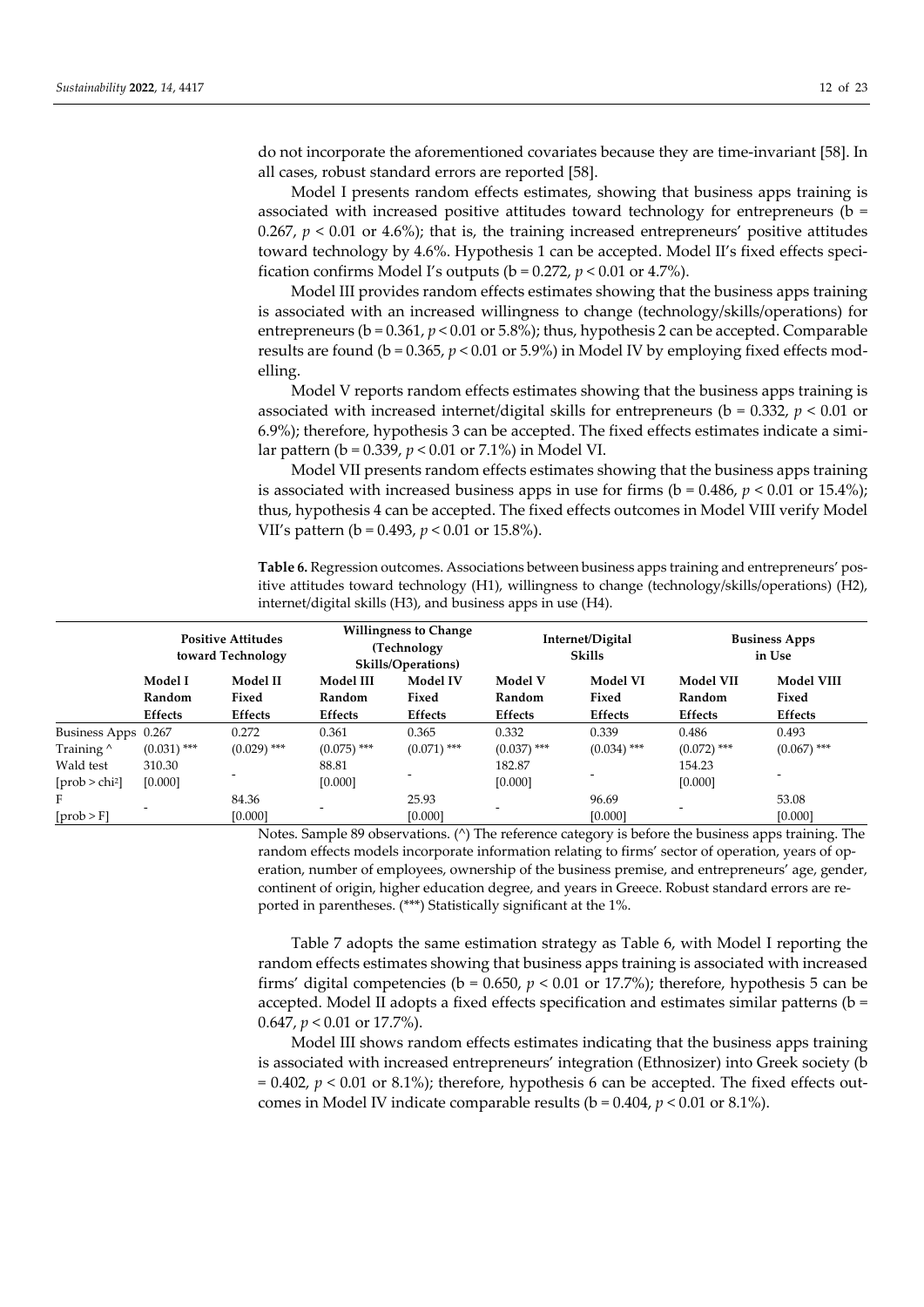|                          |               | <b>Digital Competencies</b> |                          | Integration<br>(Ethnosizer) |  |
|--------------------------|---------------|-----------------------------|--------------------------|-----------------------------|--|
|                          | Model I       | Model II                    | Model III                | Model IV                    |  |
|                          | Random        | Fixed                       | Random                   | Fixed                       |  |
|                          | Effects       | <b>Effects</b>              | Effects                  | Effects                     |  |
|                          | 0.650         | 0.647                       | 0.402                    | 0.404                       |  |
| Business Apps Training ^ | $(0.115)$ *** | $(0.108)$ ***               | $(0.048)$ ***            | $(0.045)$ ***               |  |
| Wald test                | 97.12         |                             | 187.03                   |                             |  |
| [ $prob > chi2$ ]        | [0.000]       | -                           | [0.000]                  | -                           |  |
| F                        |               | 37.73                       |                          | 80.37                       |  |
| [prob > F]               |               | [0.000]                     | $\overline{\phantom{a}}$ | [0.000]                     |  |

**Table 7.** Regression outcomes. Associations between business apps training and firms' digital competencies (H5) and entrepreneurs' integration (Ethnosizer) (H6).

Notes. Sample 89 observations. (^) The reference category is before the business apps training. The random effects models incorporate information relating to firms' sector of operation, years of operation, number of employees, ownership of the business premise, and entrepreneurs' age, gender, continent of origin, higher education degree, and years in Greece. Robust standard errors are reported in parentheses. (\*\*\*) Statistically significant at the 1%.

#### *8.2. Missing Values*

In Tables 6 and 7, if observations from firms that only participated in the first survey but did not participate in the second survey are excluded from the analysis  $(n = 7)$ , then qualitative comparable results are estimated. For instance, random effects estimates indicate that the business apps training is associated with increased positive attitudes toward technology for entrepreneurs ( $b = 0.272$ ,  $p < 0.01$  or 5.1%), willingness to change (technology/skills/operations) for entrepreneurs (b = 0.365, *p* < 0.01 or 6.4%), internet/digital skills for entrepreneurs ( $b = 0.339$ ,  $p < 0.01$  or 7.7%), business apps in use ( $b = 0.493$ ,  $p < 0.01$  or 17.2%), and firms' digital competencies ( $b = 0.647$ ,  $p < 0.01$  or 18.9). In addition, random effects estimates suggest that business apps training is associated with increased entrepreneurs' integration (Ethnosizer) into Greek society (b = 0.404, *p* < 0.01 or 8.8%), and in all cases, the fixed effects estimates indicate similar patterns; hence, hypotheses 1 to 6 can be accepted and attrition does not affect the direction of the outcomes in this study.

#### *8.3. Business Apps Training and Firms' Digital Competencies Per Category*

Appendix B presents associations between business apps training and firms' digital competencies per category and adopts the same estimation strategy as Table 6. The random effects models indicate that the business apps training is positively associated with digital competencies related to communication (Model I;  $b = 0.838$ ,  $p < 0.01$  or 24.3%), networking (Model III; b = 0.823, *p* < 0.01 or 26.6%), social media (Model V; b = 0.708, *p* < 0.01 or 20.6%), customer relationship management (Model VII;  $b = 0.927$ ,  $p < 0.01$  or 30.5%), and payments (Model IX;  $b = 0.777$ ,  $p < 0.01$  or 21.3%). The relevant fixed effects estimates in Models II, IV, VI, VIII, and X reveal comparable outcomes.

Appendix C presents additional associations between the business apps training and digital competencies per category, with the random effects models showing that business apps training is positively associated with digital competencies related to accounting and finance (Model I;  $b = 0.753$ ,  $p < 0.01$  or 22.9%) and project management (Model VII;  $b =$ 0.588,  $p < 0.01$  or 16.9%). The fixed effects estimates (in Models II and VIII) found comparable results.

#### *8.4. Business Apps Aided by AI and Firms' Digital Competencies*

The study assesses whether business apps aided by artificial intelligence (AI) are associated with increased digital competencies for firms. To test the research question, the minimum level of AI features per app considered in the AI category was as in Drydakis [42]: "at least one AI system related to the search engine and text analytics; cloud computing; data ingestion; deep learning; quantum computing; voice including speech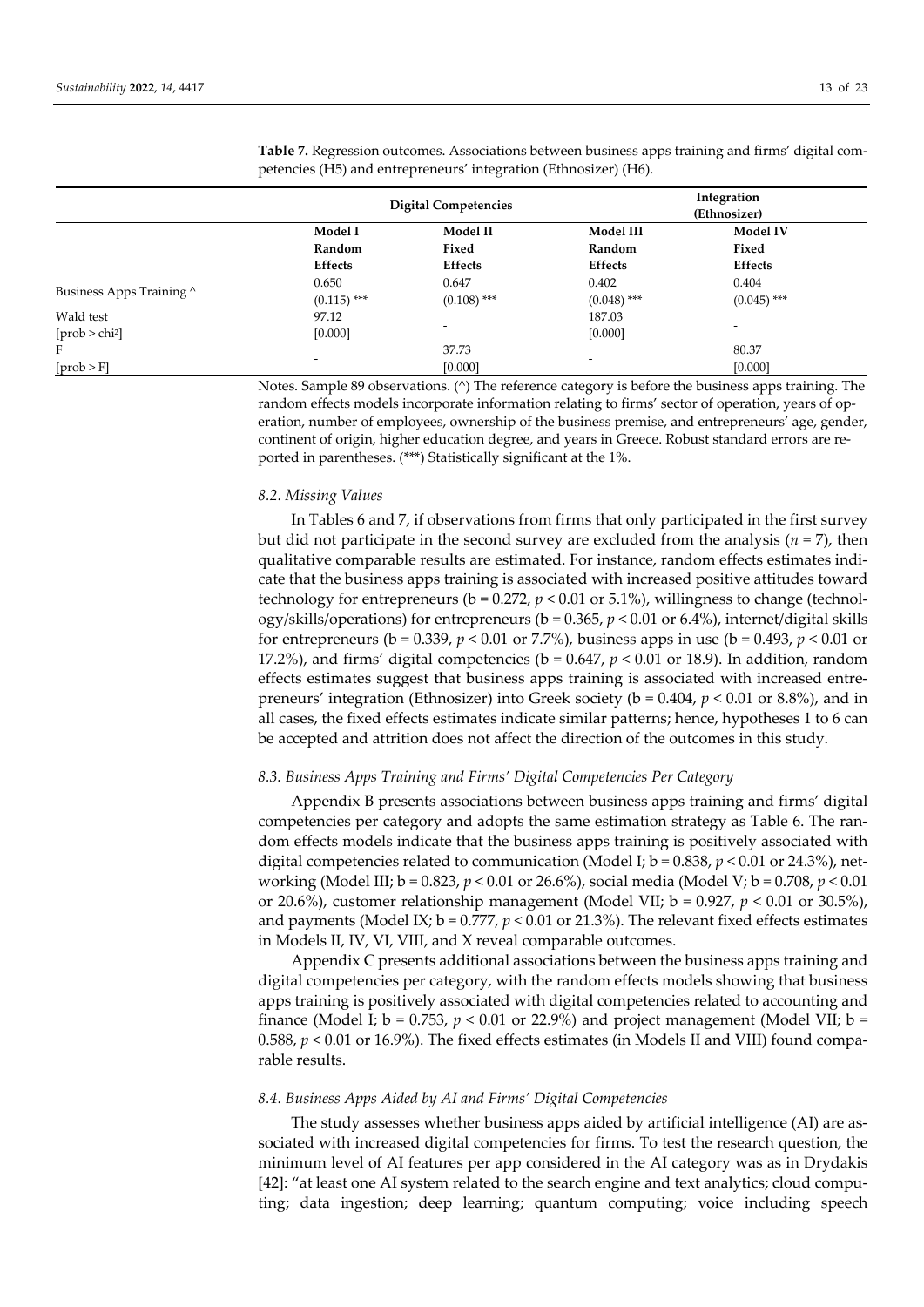recognition; predictive text; pronunciation and translation; location and mapping; automated chat, simple and repetitive tasks; virtual communication including individual engagement without any human involvement." Random effects estimates indicate that AI is positively associated with firms' digital competencies (b = 0.354, *p* < 0.05 or 10.1%). Moreover, fixed effects outcomes suggest a comparable pattern  $(b = 0.681, p < 0.01$  or 19.5%).

## **9. Discussion and Implications**

This empirical evaluation revealed that business apps training was positively associated with entrepreneurs' attitudes toward technology, willingness to change (relating to technology/skills/operations), internet/digital skills, and increased use of business apps. Moreover, the estimates showed that business apps training was positively associated with small firms' digital competencies related to communication, networking, social media, customer relationship management, payments, accounting and finance, and project management operations. The estimates were robust across different estimation strategies and were not sensitive to attrition.

The present study contributed to the literature in various ways, presenting a systematic method to evaluate the association between business apps training and entrepreneurs' and firms' digital advancements. Six hypotheses were generated to form a framework to assess business apps training's payoffs, which is a specialisation missing from the literature. Moreover, a new scale (entitled Digital Competencies scale) was developed to assess the association between business apps training and firms' digital competencies. The scale demonstrated internal validity and quantified entrepreneurs' reflections on their firms' level of digital competencies in nine domains. Given the contemporary interest in digital competencies, the proposed scale captures relevant patterns and adds to the empirical domain. The same holds for a further scale developed in this study capturing firms' use of business apps.

This study has several implications as follows. For small and medium firms to boost their effectiveness and competitiveness, they might need to consider embracing digital transformation [13,14] but may lack the knowledge necessary to do so [10–12]. Based on the study's findings, business apps training boosted entrepreneurs' internet/digital skills related to communication and sharing, creation of content and knowledge, and technical operation abilities in line with the scant literature indicating that internet training can raise the awareness of ICTs among small and medium firms, boost the general level of digital skills among trainees, and increase the motivation and flexibility of staff who want to improve their digital skills and lifelong learning [3,17,18].

If business apps training can be envisioned as a demonstration of best practices that increase entrepreneurs' digital skills and boost firms' digital competencies, this can enable firms to better define strategies and develop abilities to navigate new opportunities for innovation [19]. The literature indicates that digital skills allow entrepreneurs to form, extend and modify their firms' digital competencies, and build strategic assets helping them to enhance competitive positions [59–61]. This can be performed by leveraging technology to meet new opportunities, move at speed to pivot operations, and boost efficiency [19]. Business apps training could increase entrepreneurs' digital literacy, enabling them in better performing tasks in digital environments and easily and effectively accessing the wide range of knowledge embedded in the digital environment [59–61]. In the present study, the examined business apps were evaluated to allow small and medium firms to engage with external communities to run and validate business ideas, uncover industry patterns, develop processes and products, and monitor market changes [19,24]. Digital transformation and the use of business apps promote firms' digital competencies, enabling entrepreneurs to identify new opportunities or adapt systems to boost performance [4–7,32,59–61]. For firms, the capacity to absorb and/or create knowledge and business systems is a determining factor of continual improvement and financial performance [19,24,59–61]. Business apps training can enable small and medium firms to explore new opportunities by adopting technology-enabled tools to monitor how core technologies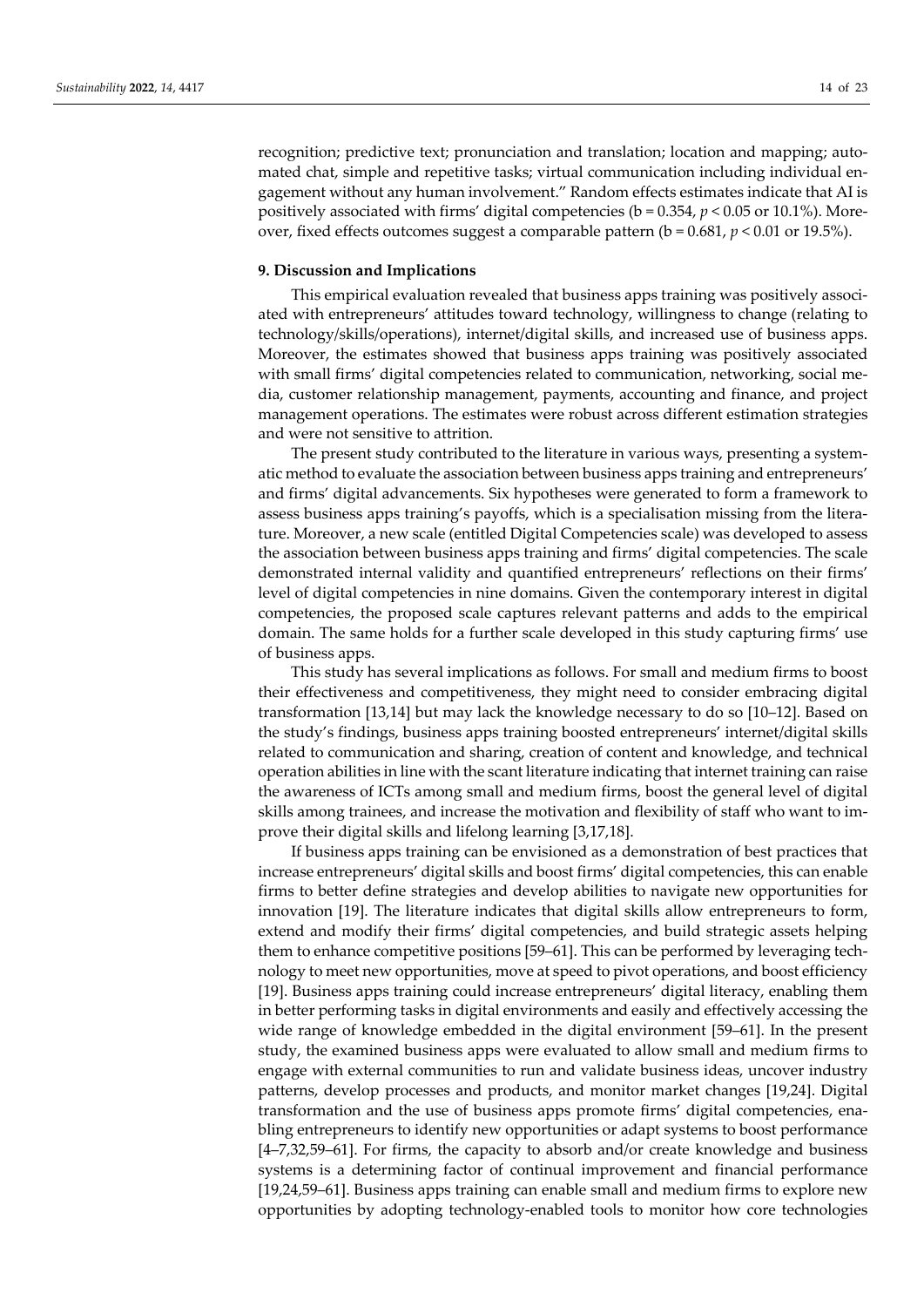and environments are changing [19,32]. Consequently, digital training and the adoption of new technologies can be envisioned as a critical strategy of business competency that could determine the direction and sustainability of small and medium firms [19,24,25,59– 61]. In this study, the estimated patterns related to business apps training payoffs and digital competencies are shown in Figure 2.



**Figure 2.** Business apps training payoffs related to digital competencies. Estimated patterns.

Policymakers' actions, such as developing a flexible design for digital education and training for small and medium firms, for both employers and employees at low or no cost could address the growing needs of digital literacy [10–14]. Studies recommend that policymakers should promote the construction of infrastructure and reduce tax laws to stimulate firms to provide IT training programmes to employees [62]. Digital training for small and medium firms should be flexible, with practical content to enable direct action [32].

The present study found that firms that implemented AI in their digital operations through the utilisation of the examined business apps experienced positive payoffs in terms of digital competencies. Business apps aided by AI can boost firms' digital competencies due to advanced abilities related to information management, problem solving, and decision making. The literature indicates that digital technologies aided by AI have transformed the nature and scope of entrepreneurial activity in small and medium firms [38], with AI apps allowing firms to better predict markets and inform financial planning, resulting in increased performance [19]. AI results in advanced customer services and increased customer purchases and operational efficiency [40], helping small and medium firms in marketing and sales platforms to increase the number of customers and profitability [34]. Moreover, AI facilitates virtual communication to improve sales, customer services, and satisfaction [37]; helps small and medium firms in data analytics to recognise and analyse risks controls; offers credit evaluations; and provides risk strategies [41]. AI apps enabled small and medium firms to reduce business risks associated with the adverse business environment of the COVID-19 pandemic [19]. The generativity of AI can represent a method of achieving productivity benefits and represent a critical innovation tool by which small and medium firms innovate [13,36].

The present study also revealed that business app training was associated with migrant entrepreneurs' integration into Greek society, confirming the limited international patterns indicating that digital literacy, working life skills, and vocational and entrepreneurship training for migrants can boost their societal integration, personal development, and empowerment [20–22]. Although in Greece migrant entrepreneurship is a significant activity especially in the capital city [27], studies assessing whether migrant entrepreneurship can promote their integration into society are scarce. Given that migrants are perceived to be entrepreneurial and contribute to economic growth and innovation [26,27,43], methods that positively affect their entrepreneurial activity should be of interest to policymakers. Similarly, factors that affect migrant entrepreneurs' integration in host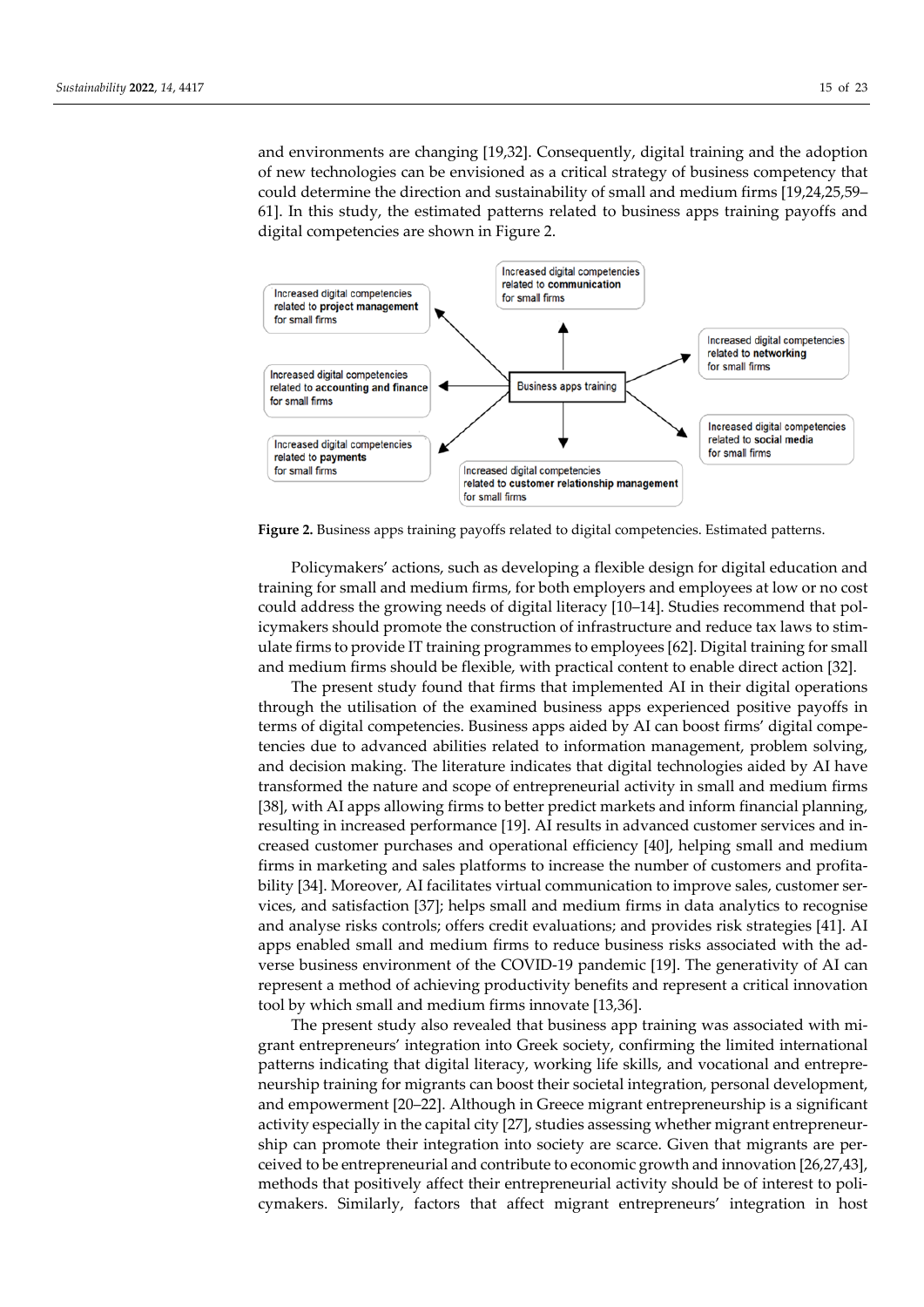countries merit consideration. Drydakis [42] found that communication and information apps (the so-called M-Integration apps) support and enhance migrants' human, social, and informational capabilities, which are associated with increased levels of societal integration. M-Integration apps boost migrants' opportunities to exercise their agency and enhance their participation in society, thereby controlling their circumstances [42].

In addition, the more integrated migrants there are in a host country, the higher their net economic and fiscal contribution to the host's economy [45]. Moreover, integrated migrants may be important for the attitudes of the natives toward newcomers [28,45]. As migrants gain information about the functioning of the new environment and invest in human and social capital in the host culture, their labour market outcomes, entrepreneurship, and income could be increased [28,45].

Despite the considerable volume of research on ICTs [4,7], there is a lack of studies on business apps training payoffs, both internationally and in Greece. Greece presents a particular important case for research on this subject matter as the economy has experienced a massive economic recession since 2010 [31], faced an increased migrant population [42], and experienced adverse socioeconomic effects of the COVID-19 pandemic [19]. In Greece, policymakers and researchers have emphasised the crucial role that ICTs can play in the country's attempt to boost small and medium firms' entrepreneurship, recover from economic recessions, and integrate migrant populations into society [32,42,43].

Although the present study focused on migrant entrepreneurs, the main outcome of this study, i.e., business apps training increasing the likelihood of boosting entrepreneurs' internet/digital skills and firms' digital competencies, might also apply to Greek entrepreneurs. The ultimate goal of each firm, regardless of ethnic background, is to boost effectiveness and productivity [19,62,63]. ICTs are perceived as an essential tool in enhancing the competitiveness of a country's economy, and it is commonly accepted that advanced technology can have significant effects on firms' productivity of firms [63]. Given the challenges entrepreneurs have experienced in the last decade in Greece, digital training might allow small and medium firms to interact and integrate new ICTs in their operations [1,31] and exploit innovative technology opportunities [4,7,10].

#### **10. Limitations and Future Research**

The present study focused on migrant small firms in the capital city of Greece, so the magnitude of the estimates may not be generalisable to entrepreneurs running medium and large firms or firms operating in rural areas. Future studies should evaluate larger firms as well as native entrepreneurs' experiences and compare training payoffs between natives and migrants. Whether business apps training can be more beneficial to migrant entrepreneurs cannot be addressed without comparing their experiences against the experiences of native populations. Moreover, whether business apps training affects firms' turnover and other long-run performance indicators was not examined and requires an informative data set and longitudinal evaluation. It is also important to examine how entrepreneurs' gender moderates the relationships under examination. Furthermore, observations from additional firms are needed to allow training payoff comparisons per entrepreneurs' and firms' digital literacy level, firms' economic performance, and size and years of operation. In addition, a sector-oriented evaluation could provide further insights.

This study was conducted during the COVID-19 pandemic, and it has been reported that advanced technology and utilisation of AI apps reduced business risks caused by the COVID-19 pandemic [19]; thus, new studies should be conducted post-COVID-19 to determine whether the magnitude of the estimates might vary.

The present study focused on nine general business apps categories, so additional categories should be examined to inform the analysis and the proposed scales. Moreover, the question of how the level of a firm's innovativeness, technology and organisational readiness, and perceived benefits of participating in business apps training could moderate the study's outcomes requires attention [62]. Furthermore, the technical characteristics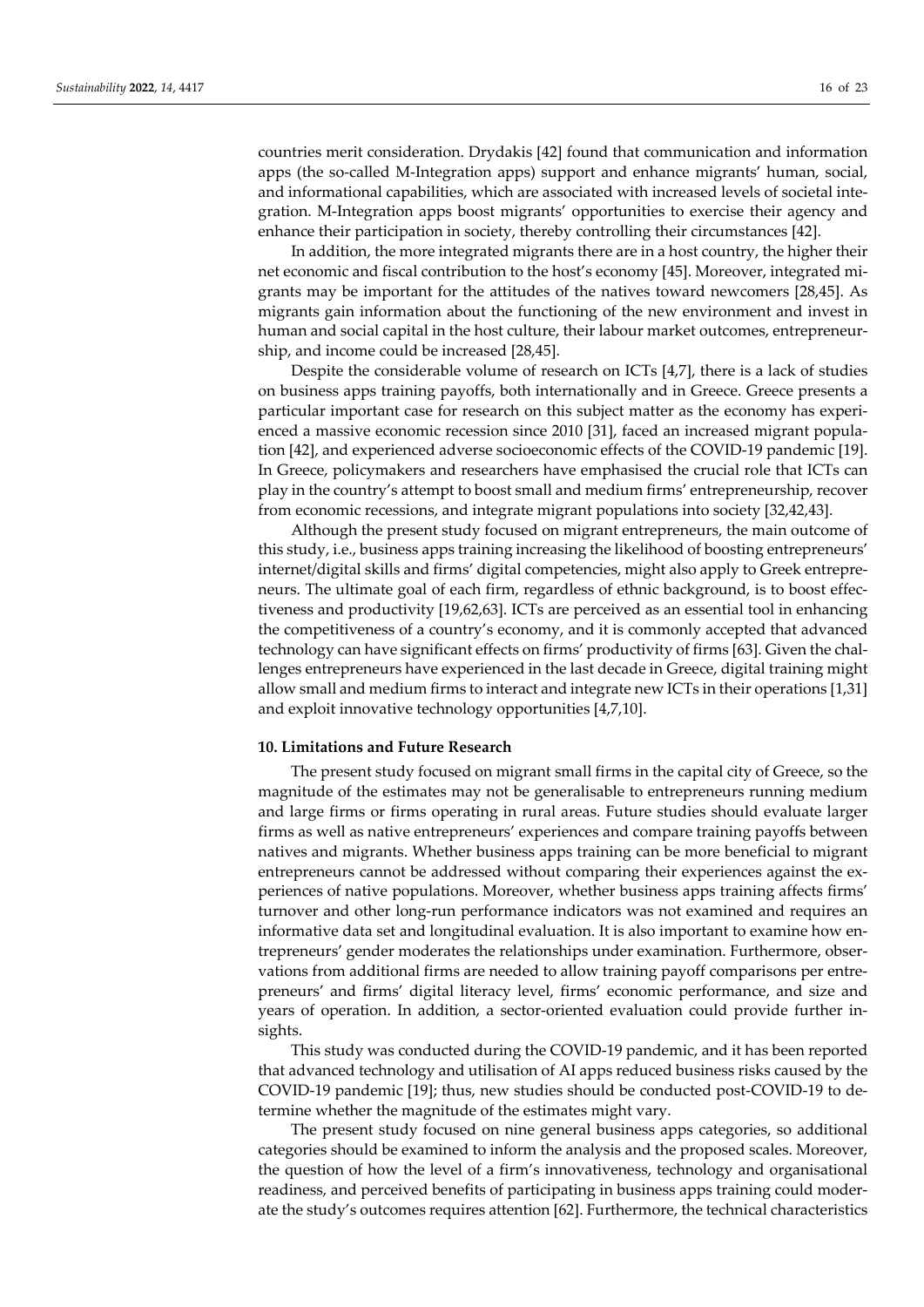of each business app and the actual algorithms per business app should be examined to better assess their payoffs on firms' performance indicators.

Finally, the migrants in the present study were actively integrating into Greek society by enrolling in digital training, so one might expect different outcomes if the migrants were not active in e-training. The study did not utilise a control group; hence, the comparisons between firms that participated in business apps training and firms that did not participate cannot be offered.

#### **11. Conclusions**

This study found that business apps training offered to migrant entrepreneurs running small firms in Athens (Greece) was positively associated with entrepreneurs' attitudes toward technology, willingness to change (relating to technology/skills/operations), internet/digital skills, and use of business apps. Moreover, a positive association between business apps training and firms' digital competencies was found. Finally, business apps training was positively associated with migrant entrepreneurs' integration into Greek society. Business apps training can be envisioned as a set of best practices to boost entrepreneurs' digital skills and firms' digital competencies; thus, policymakers might consider developing flexible digital training for small and medium firms, enabling them to exploit innovative technologies opportunities.

**Funding:** This study was supported by funding from the 2020 FBL Pump-Priming Research Fund of Anglia Ruskin University, UK.

**Institutional Review Board Statement:** The procedures used in this study adhere to the tenets of the Declaration of Helsinki. Approval was obtained from the ethics committee of Anglia Ruskin University, UK.

**Informed Consent Statement:** Informed consent was obtained from all subjects involved in the study.

**Data Availability Statement:** The data appendix, codes, and original software estimates have been provided to the journal during the submission process. The data and codes that support the findings of this study are available upon reasonable request.

**Acknowledgments:** The author appreciates the study participants and acknowledges feedback from three anonymous referees whose suggestions have significantly contributed to the improvement of previous versions of this study. Moreover, the author appreciates the knowledge transfer received from the UK Academy for Information Systems. Members of the Centre for Pluralist Economics at Anglia Ruskin University and Pembroke College at the University of Cambridge have provided fruitful insights during the study design. The author appreciates the knowledge transfer and assistance from the Pembroke College Circle at the University of Cambridge.

**Conflicts of Interest:** The author declares no conflict of interest.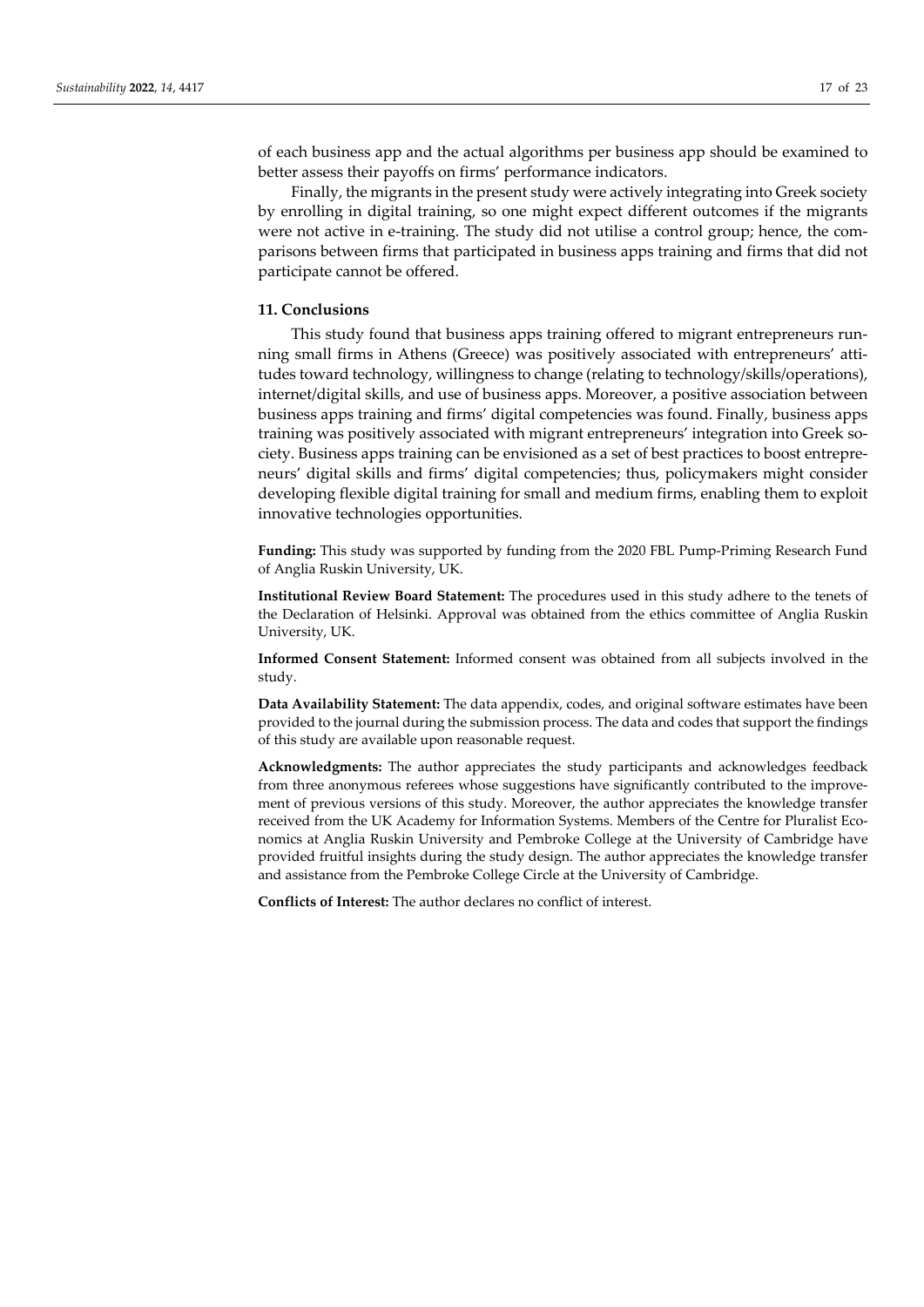# **Appendix A**

**Table A1.** Evaluation of business apps.

| <b>Categories of</b><br><b>Business Apps</b> | <b>Number of Interactions</b><br>to Complete Tasks* | Visibility of<br>System Status and<br>Losability/<br>Findability of the<br>Device ** | Match<br><b>Between</b><br>System and<br>the Real<br>World ** | Consistency<br>and<br>Mapping ** | Good<br>Ergonomics and<br><b>Minimalist Design</b> | Ease of Input, Screen<br>Readability and<br>Glancability ** | Flexibility,<br><b>Efficiency of Use</b><br>and<br>Personalization ** | Aesthetic,<br>Privacy and Social<br>Conventions ** | <b>Realistic Error</b><br>Management** |
|----------------------------------------------|-----------------------------------------------------|--------------------------------------------------------------------------------------|---------------------------------------------------------------|----------------------------------|----------------------------------------------------|-------------------------------------------------------------|-----------------------------------------------------------------------|----------------------------------------------------|----------------------------------------|
| Panel I. Communication                       |                                                     |                                                                                      |                                                               |                                  |                                                    |                                                             |                                                                       |                                                    |                                        |
| App 1                                        | 4.5(0.7)                                            | 1.5(0.71)                                                                            | 1(0.0)                                                        | 1(0.0)                           | 1(0.0)                                             | 1(0.0)                                                      | 1.5(0.71)                                                             | 1(0.0)                                             | 1.5(0.71)                              |
| App 2                                        | 4.5(0.7)                                            | 1.5(0.71)                                                                            | 1.5(0.71)                                                     | 1.5(0.71)                        | 1(0.0)                                             | 2(0.0)                                                      | 1(0.0)                                                                | 1(0.0)                                             | 1.5(0.71)                              |
| App 3                                        | 4(0.0)                                              | 1.5(0.71)                                                                            | 1.5(0.71)                                                     | 1(0.0)                           | 1.5(0.71)                                          | 1(0.0)                                                      | 1(0.0)                                                                | 1(0.0)                                             | 1(0.0)                                 |
| Panel II. Networking                         |                                                     |                                                                                      |                                                               |                                  |                                                    |                                                             |                                                                       |                                                    |                                        |
| App 1                                        | 4.5(0.7)                                            | 1(0.0)                                                                               | 1.5(0.71)                                                     | 1.5(0.71)                        | 2(0.0)                                             | 1(0.0)                                                      | 1.5(0.71)                                                             | 1(0.0)                                             | 1.5(0.71)                              |
| App 2                                        | 5(1.41)                                             | 1.5(0.71)                                                                            | 1.5(0.71)                                                     | 1(0.0)                           | 1(0.0)                                             | 1.5(0.71)                                                   | 1.5(0.71)                                                             | 1(0.0)                                             | 1.5(0.71)                              |
| App 3                                        | 4.5(0.7)                                            | 1.5(0.71)                                                                            | 1(0.0)                                                        | 1.5(0.71)                        | 1(0.0)                                             | 1.5(0.71)                                                   | 1.5(0.71)                                                             | 1.5(0.71)                                          | 1(0.0)                                 |
| Panel III. Social Media                      |                                                     |                                                                                      |                                                               |                                  |                                                    |                                                             |                                                                       |                                                    |                                        |
| App 1                                        | 5(1.41)                                             | 1(0.0)                                                                               | 1(0.0)                                                        | 1.5(0.71)                        | 1(0.0)                                             | 1.5(0.71)                                                   | 1(0.0)                                                                | 1.5(0.71)                                          | 1.5(0.71)                              |
| App 2                                        | 5(0.0)                                              | 1(0.0)                                                                               | 1(0.0)                                                        | 1(0.0)                           | 1(0.0)                                             | 2.5(0.71)                                                   | 2(1.41)                                                               | 1.5(0.71)                                          | 1.5(0.71)                              |
| App 3                                        | 6(0.0)                                              | 2(0.0)                                                                               | 2(0.0)                                                        | 1(0.0)                           | 1(0.0)                                             | 1.5(0.71)                                                   | 1(0.0)                                                                | 2(1.41)                                            | 1.5(0.71)                              |
| Panel IV. Customer Relationship              |                                                     |                                                                                      |                                                               |                                  |                                                    |                                                             |                                                                       |                                                    |                                        |
| Management                                   |                                                     |                                                                                      |                                                               |                                  |                                                    |                                                             |                                                                       |                                                    |                                        |
| App 1                                        | 4.5(0.7)                                            | 1(0.0)                                                                               | 1(0.0)                                                        | 1.5(0.71)                        | 1(0.0)                                             | 1.5(0.71)                                                   | 2(0.0)                                                                | 1(0.0)                                             | 1.5(0.71)                              |
| App 2                                        | 5(1.41)                                             | 1.5(0.71)                                                                            | 1(0.0)                                                        | 1(0.0)                           | 1(0.0)                                             | 1.5(0.71)                                                   | 1(0.0)                                                                | 1.5(0.71)                                          | 1.5(0.71)                              |
| App 3                                        | 4.5(0.7)                                            | 1.5(0.71)                                                                            | 1(0.0)                                                        | 1(0.0)                           | 1(0.0)                                             | 1(0.0)                                                      | 1(0.0)                                                                | 1(0.0)                                             | 2(1.41)                                |
| Panel V. Payments                            |                                                     |                                                                                      |                                                               |                                  |                                                    |                                                             |                                                                       |                                                    |                                        |
| App 1                                        | 7.5(0.7)                                            | 1(0.0)                                                                               | 1(0.0)                                                        | 1.5(0.71)                        | 1.5(0.71)                                          | 1(0.0)                                                      | 1(0.0)                                                                | 1(0.0)                                             | 1(0.0)                                 |
| App 2                                        | 7.5(0.7)                                            | 1.5(0.71)                                                                            | 1.5(0.71)                                                     | 1.5(0.71)                        | 1.5(0.71)                                          | 1(0.0)                                                      | 1(0.0)                                                                | 1(0.0)                                             | 2(0.0)                                 |
| App 3                                        | 8(1.41)                                             | 1(0.0)                                                                               | 1(0.0)                                                        | 1(0.0)                           | 1(0.0)                                             | 1(0.0)                                                      | 1(0.0)                                                                | 1(0.0)                                             | 1(0.0)                                 |
| Panel VI. Accounting and Finance             |                                                     |                                                                                      |                                                               |                                  |                                                    |                                                             |                                                                       |                                                    |                                        |
| App 1                                        | 7(1.41)                                             | 1.5(0.71)                                                                            | 1(0.0)                                                        | 1(0.0)                           | 2(0.0)                                             | 2.5(0.71)                                                   | 1.5(0.71)                                                             | 1(0.0)                                             | 1.5(0.71)                              |
| App 2                                        | 8(1.41)                                             | 1.5(0.71)                                                                            | 2(0.0)                                                        | 2(0.0)                           | 2(1.41)                                            | 1.5(0.71)                                                   | 1(0.0)                                                                | 1(0.0)                                             | 1(0.0)                                 |
| App 3                                        | 7.5(0.7)                                            | 1(0.0)                                                                               | 1.5(0.71)                                                     | 1(0.0)                           | 1(0.0)                                             | 1.5(0.71)                                                   | 1.5(0.71)                                                             | 1(0.0)                                             | 2(1.41)                                |
| Panel VII. Managing Inventory                |                                                     |                                                                                      |                                                               |                                  |                                                    |                                                             |                                                                       |                                                    |                                        |
| App 1                                        | 8(1.41)                                             | 1(0.0)                                                                               | 1(0.0)                                                        | 1(0.0)                           | 1.5(0.71)                                          | 1(0.0)                                                      | 1.5(0.71)                                                             | 1(0.0)                                             | 1(0.0)                                 |
| App 2                                        | 8(1.41)                                             | 1.5(0.71)                                                                            | 2(0.0)                                                        | 1.5(0.71)                        | 1(0.0)                                             | 1.5(0.71)                                                   | 1.5(0.71)                                                             | 1.5(0.71)                                          | 2(0.0)                                 |
| App 3                                        | 7.5(0.7)                                            | 2(1.41)                                                                              | 1(0.0)                                                        | 1.5(0.71)                        | 1.5(0.71)                                          | 1(0.0)                                                      | 1(0.0)                                                                | 1(0.0)                                             | 1(0.0)                                 |
| Panel VIII. Team and Time                    |                                                     |                                                                                      |                                                               |                                  |                                                    |                                                             |                                                                       |                                                    |                                        |

Management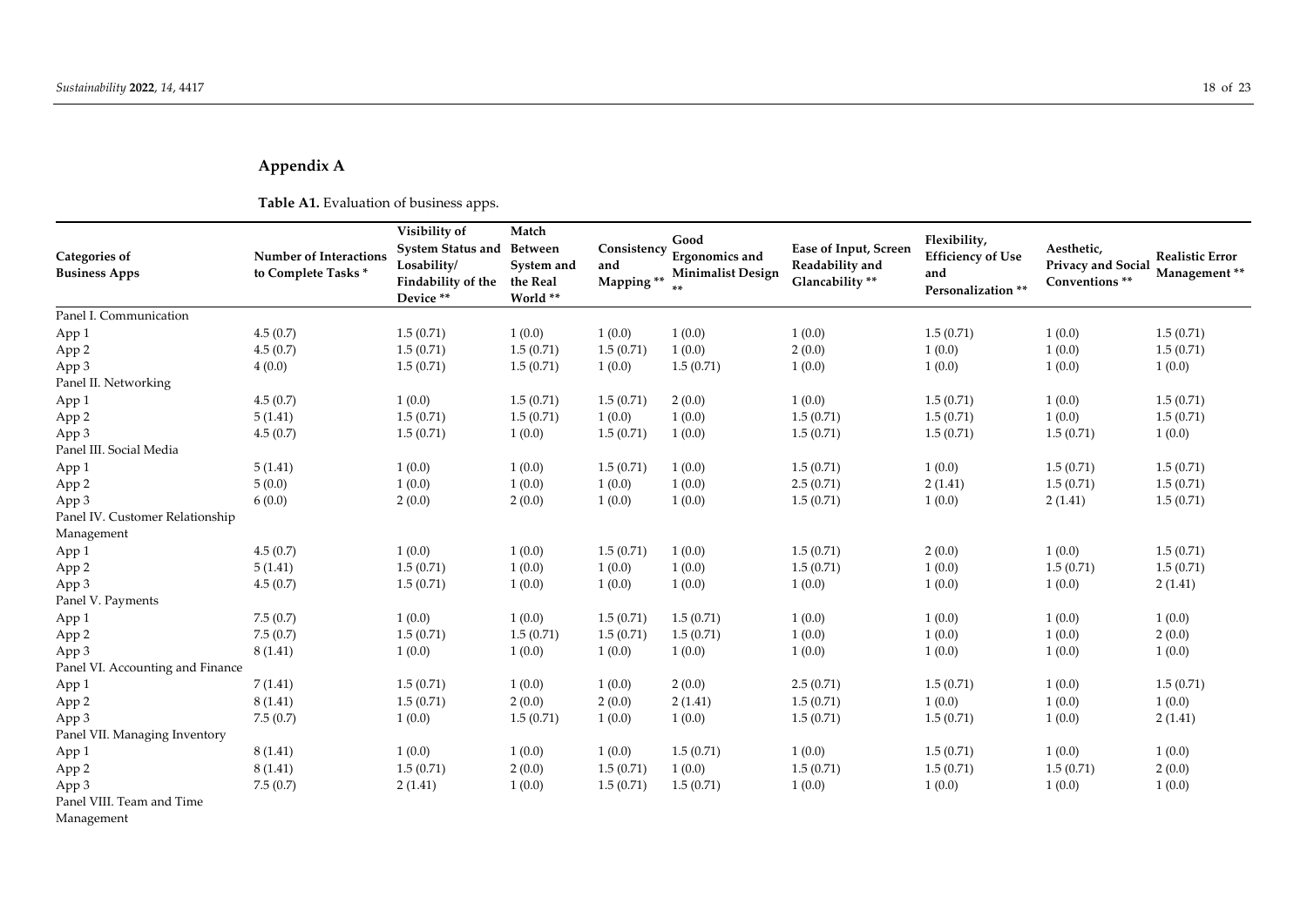| App 1                        | 8.5(0.7) | (0.0)     | 1.5(0.71) | (0.0)   | (0.0)     | 1.5(0.71) | 1.5(0.71) | (0.0)  | 2(0.0)    |
|------------------------------|----------|-----------|-----------|---------|-----------|-----------|-----------|--------|-----------|
| App 2                        | 8.5(0.7) | 1.5(0.71) | (0.0)     | (0.0)   | 2(0.0)    | 1.5(0.71) | 1(0.0)    | 1(0.0) | 2(0.0)    |
| App 3                        | 7.5(0.7) | 2(1.41)   | 1.5(0.71) | 2(1.41) | (0.0)     | 1.5(0.71) | 1.5(0.71) | 1(0.0) | 2(0.0)    |
| Panel IX. Project Management |          |           |           |         |           |           |           |        |           |
| App 1                        | 8(1.41)  | (0.0)     | (0.0)     | 1(0.0)  | (0.0)     | (0.0)     | 1(0.0)    | (0.0)  | (0.0)     |
| App 2                        | 7.5(0.7) | 1.5(0.71) | 2(0.0)    | 2(0.0)  | 1.5(0.71) | 2(0.0)    | 1.5(0.71) | 1(0.0) | 1.5(0.71) |
| App 3                        | 8(1.41)  | 1.5(0.71) | (0.0)     | (0.0)   | 1.5(0.71) | 1.5(0.71) | 1.5(0.71) | 1(0.0) | 1.5(0.71) |

Notes. Sample: 27 business apps. (\*) Keystroke level modelling. (\*\*) Usability heuristic evaluation. Each app was assessed by two evaluators. Standard deviations are in parentheses.

# **Appendix B**

**Table A2.** Regression outcomes. Associations between business apps training and digital competencies relating to communication, networking, social media, customer relationship management, and payments.

|                  | Communication  | Communication  | Networking     | Networking     | Social<br>Media | Social<br>Media | Customer<br>Relationship<br>Management | Customer<br>Relationship<br>Management | Payments      | Payments       |
|------------------|----------------|----------------|----------------|----------------|-----------------|-----------------|----------------------------------------|----------------------------------------|---------------|----------------|
|                  | Model I        | Model II       | Model III      | Model IV       | Model V         | <b>Model VI</b> | <b>Model VII</b>                       | <b>Model VIII</b>                      | Model IX      | Model X        |
|                  | Random         | Fixed          | Random         | Fixed          | Random          | Fixed           | Random                                 | Fixed                                  | Random        | Fixed          |
|                  | <b>Effects</b> | <b>Effects</b> | <b>Effects</b> | <b>Effects</b> | <b>Effects</b>  | <b>Effects</b>  | Effects                                | Effects                                | Effects       | <b>Effects</b> |
| <b>Business</b>  | 0.838          | 0.878          | 0.823          | 0.780          | 0.708           | 0.682           | 0.927                                  | 0.902                                  | 0.777         | 0.731          |
| Apps Training ^  | $(0.188)$ ***  | $(0.175)$ ***  | $(0.180)$ ***  | $(0.173)$ ***  | $(0.165)$ ***   | $(0.158)$ ***   | $(0.180)$ ***                          | $(0.171)$ ***                          | $(0.215)$ *** | $(0.210)$ ***  |
| Wald test        | 66.05          |                | 55.53          |                | 73.79           |                 | 66.61                                  |                                        | 58.38         |                |
| $[prob > chi^2]$ | [0.000]        |                | [0.000]        |                | [0.000]         |                 | [0.000]                                |                                        | [0.000]       |                |
|                  |                | 24.90          |                | 20.22          |                 | 18.57           |                                        | 27.84                                  |               | 12.09          |
| [prob > F]       |                | [0.000]        |                | [0.000]        |                 | [0.000]         |                                        | [0.000]                                |               | [0.000]        |

Notes. Sample 89 observations. (^) The reference category is before the business apps training. The random effects models incorporate information relating to firms' sector of operation, years of operation, number of employees, ownership of the business premise, and entrepreneurs' age, gender, continent of origin, higher education degree, and years in Greece. Robust standard errors are reported in parentheses. (\*\*\*) Statistically significant at the 1%.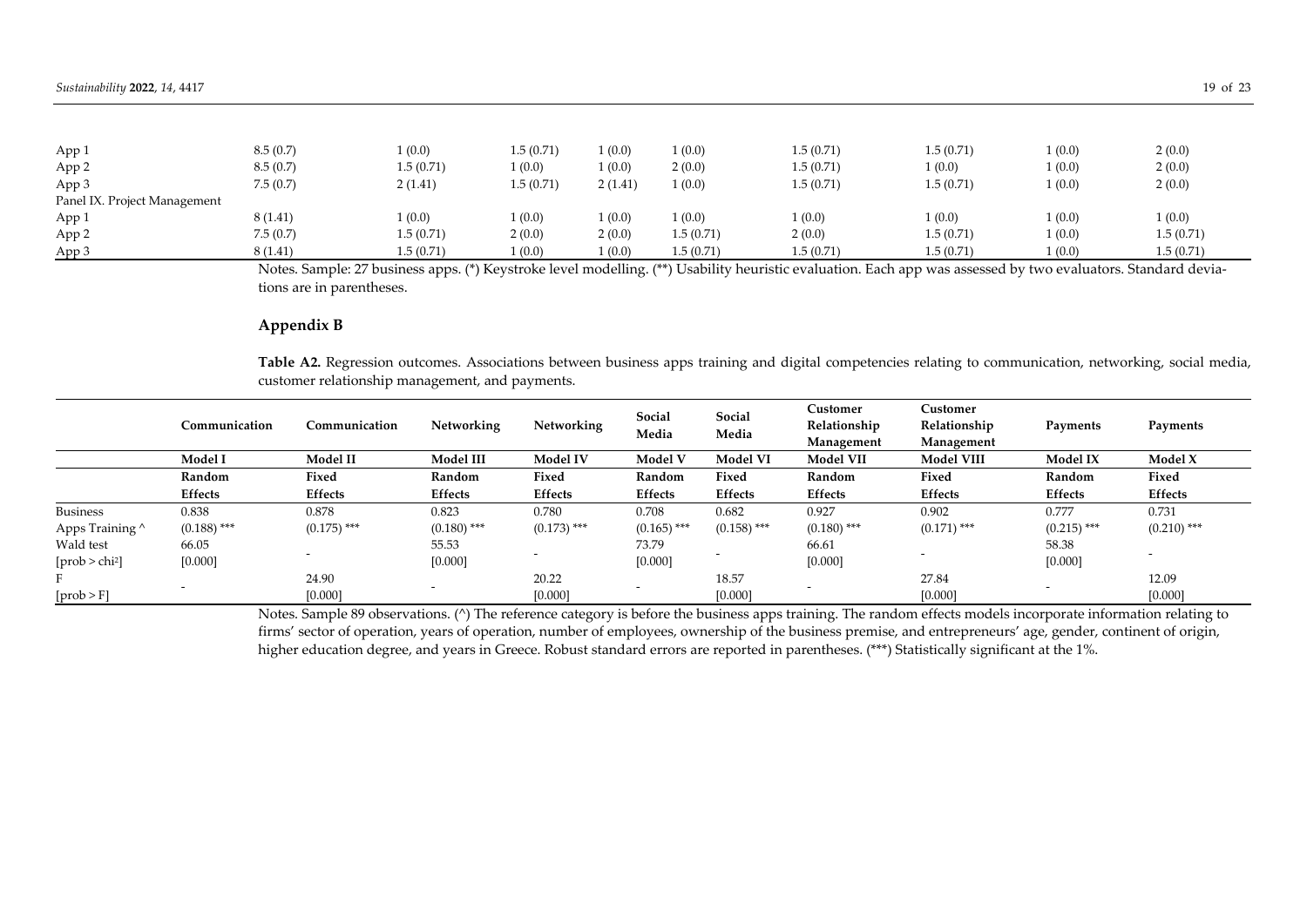# **Appendix C**

|                  | Accounting and | Accounting and | Managing       | Managing        | <b>Team and Time</b> | <b>Team and Time</b> | Project          | Project           |
|------------------|----------------|----------------|----------------|-----------------|----------------------|----------------------|------------------|-------------------|
|                  | Finance        | Finance        | Inventory      | Inventory       | Management           | Management           | Management       | Management        |
|                  | Model I        | Model II       | Model III      | <b>Model IV</b> | Model V              | <b>Model VI</b>      | <b>Model VII</b> | <b>Model VIII</b> |
|                  | Random         | Fixed          | Random         | Fixed           | Random               | Fixed                | Random           | Fixed             |
|                  | Effects        | <b>Effects</b> | <b>Effects</b> | Effects         | <b>Effects</b>       | <b>Effects</b>       | <b>Effects</b>   | <b>Effects</b>    |
| <b>Business</b>  | 0.753          | 0.707          | 0.186          | 0.219           | 0.249                | 0.268                | 0.588            | 0.658             |
| Apps Training ^  | $(0.180)$ ***  | $(0.169)$ ***  | (0.204)        | (0.196)         | (0.230)              | (0.219)              | $(0.202)$ ***    | $(0.197)$ ***     |
| Wald test        | 43.54          |                | 56.29          |                 | 49.32                |                      | 101.37           |                   |
| $[prob > chi^2]$ | [0.000]        |                | [0.000]        |                 | [0.000]              |                      | [0.000]          |                   |
|                  |                | 17.51          |                | 1.24            |                      | 1.50                 |                  | 11.16             |
| [prob > F]       |                | [0.000]        |                | [0.270]         |                      | [0.220]              |                  | [0.000]           |

**Table A3.** Regression outcomes. Associations between business apps training and digital competencies relating to accounting and finance, managing inventory, team and time management, and project management.

Notes. Sample 89 observations. (^) The reference category is before the business apps training. The random effects models incorporate information relating to firms' sector of operation, years of operation, number of employees, ownership of the business premise, and entrepreneurs' age, gender, continent of origin, higher education degree, and years in Greece. Robust standard errors are reported in parentheses. (\*\*\*) Statistically significant at the 1%.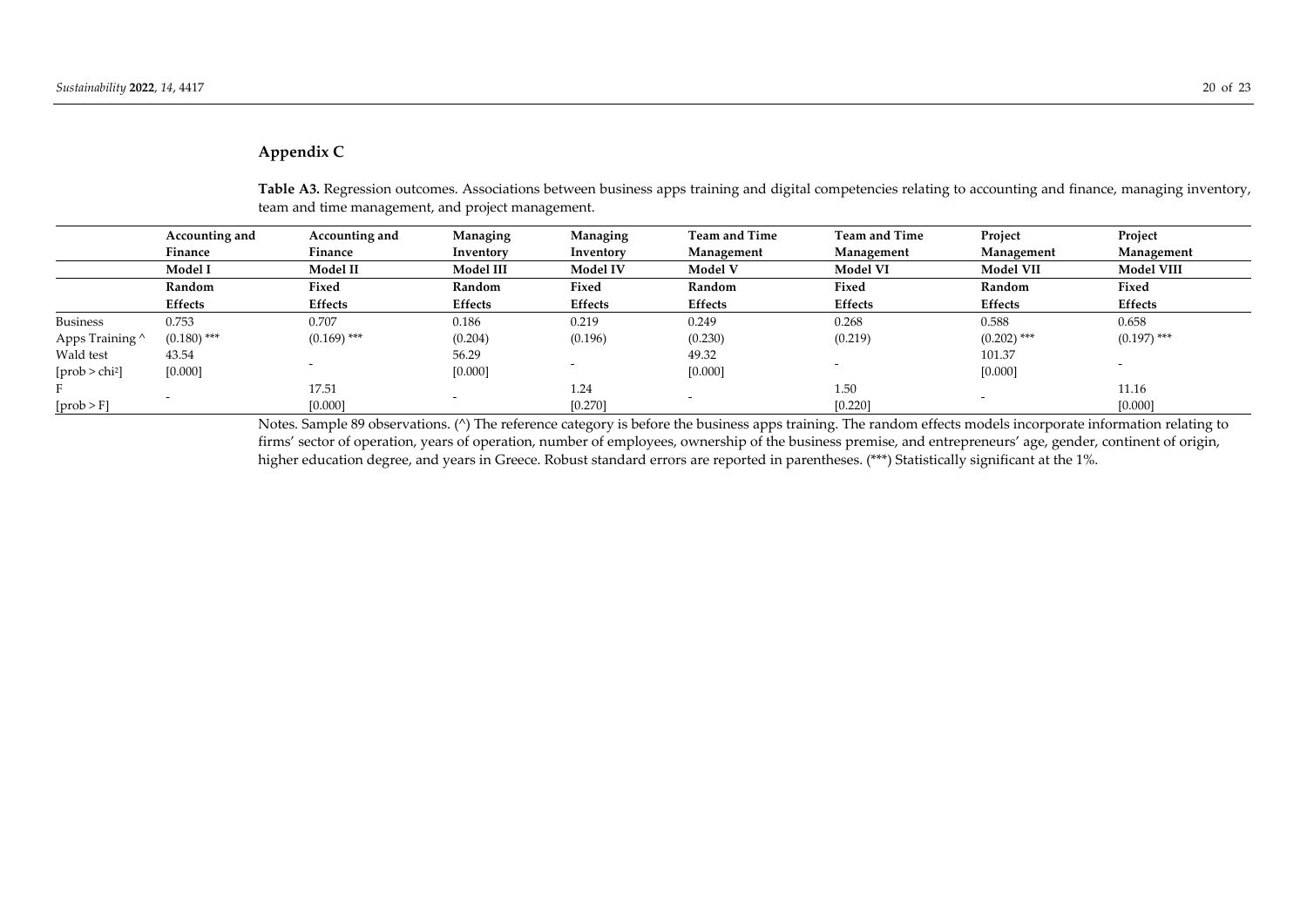# **References**

- 1. ITU. *Digital Skills Insights*; International Telecommunication Union: Geneva, Switzerland, 2020. ISBN 978-92-61-35061-1.
- 2. Fitzgerald, M.; Kruschwitz, N.; Bonnet, D.; Welch, M. Embracing digital technology: A new strategic imperative*. MIT Sloan Manag. Rev.* **2013**. Available online: https://www.capgemini.com/wp-content/uploads/2017/07/embracing\_digital\_technology\_a\_new\_strategic\_imperative.pdf (accessed on 15 March 2022).
- 3. Azevedo, A.; Almeida, A.H. Grasp the challenge of digital transition in SMEs—A training course geared towards decisionmakers. *Educ. Sci.* **2021**, *11*, 151. https://doi.org/10.3390/educsci11040151.
- 4. Vial, G. Understanding digital transformation: A review and a research agenda. *J. Strateg. Inf. Syst.* **2019**, *28*, 118–144. https://doi.org/10.1016/j.jsis.2019.01.003.
- 5. Ala-Mutka, K. *Mapping Digital Competence: Towards a Conceptual Understanding*; Institute for Prospective Technological Studies: Seville, Spain, 2011. Available online: http://www.kmu-digital.eu/de/publikationen/tags/prozesse-strukturen/286-mappingdigital-competence-towards-a-conceptual-understanding/file (accessed on 15 March 2022).
- 6. Torres-Coronas, T.; Vidal-Blasco, M.A. Adapting a face-to-face competence framework for digital competence assessment. *Int. J. Inf. Commun. Technol. Educ.* **2011**, *7*, 60–69. Available online: https://www.igi-global.com/article/adapting-face-face-competence-framework/49710 (accessed on 15 March 2022).
- 7. Ferrari, A.; Punie, Y.; Redecker, C. Understanding digital competence in the 21st century: An analysis of current frameworks. In *EC-TEL: 21st Century Learning for 21st Century Skills*; Ravenscroft, A., Lindstaedt, S., Kloos, C.D., Hernández-Leo, D., Eds.; Springer: Berlin/Heidelberg, Germany, 2012; Volume 7563. https://doi.org/10.1007/978-3-642-33263-0\_7.
- 8. Hamburg, I. Facilitating lifelong learning in SMEs towards SDG4. *Adv. Soc. Sci. Res. J.* **2020**, *7*, 273–282. https://doi.org/10.14738/assrj.79.9010.
- 9. Oberländer, M.; Beinicke, A.; Bipp, T. Digital competencies: A review of the literature and applications in the workplace. *Comput. Educ.* **2020**, *146*, 103752. https://doi.org/10.1016/j.compedu.2019.103752.
- 10. Horváth, D.; Szabó, R.Z. Driving forces and barriers of Industry 4.0: Do multinational and small and medium-sized companies have equal opportunities? *Technol. Forecast. Soc. Chang.* **2019**, *146*, 119–132. https://doi.org/10.1016/j.techfore.2019.05.021.
- 11. Lehner, F.; Sundby, M.W. ICT skills and competencies for SMEs: Results from a structured literature analysis on the individual level. In The Impact of Digitalization in the Workplace, Professional and Practice-Based Learning; Harteis, C., Ed.; Springer: Cham, Switzerland, **2018**; Volume 21, pp. 55–69. https://doi.org/10.1007/978-3-319-63257-5\_5.
- 12. Srivastava, S.C.; Shainesh, G. Bridging the service divide through digitally enabled service innovations: Evidence from Indian healthcare service providers. *MIS Q.* **2015**, *39*, 245–268. https://www.jstor.org/stable/10.2307/26628349.
- 13. Ulas, D. Digital transformation process and SMEs. *Procedia Comput. Sci.* **2019**, *158*, 662–671. https://doi.org/10.1016/j.procs.2019.09.101.
- 14. Li, L.; Su, F.; Zhang, W.; Mao, J.-Y. Digital transformation by SME entrepreneurs: A capability perspective. *Inf. Syst. J.* **2017**, *28*, 1129–1157. https://doi.org/10.1111/isj.12153.
- 15. Reis, J.; Amorim, M.; Melão, N.; Matos, P. Digital transformation: A literature review and guidelines for future research. In *WorldCIST'18 2018: Trends and Advances in Information Systems and Technologies, Advances in Intelligent Systems and Computing*; Rocha, Á., Adeli, H., Reis, L.P., Costanzo, S., Eds.; Springer: Cham, Switzerland, 2018; Volume 745, pp. 411–421. https://doi.org/10.1007/978-3-319-77703-0\_41.
- 16. Casula, M.; Rangarajan, N.; Shields, P. The potential of working hypotheses for deductive exploratory research. *Qual. Quant.*  **2021**, *55*, 1703–1725. https://doi.org/10.1007/s11135-020-01072-9.
- 17. Blackburn, R.; Athayde, R. Making the connection: The effectiveness of Internet training in small businesses. *Educ. Train.* **2000**, *42*, 289–299. https://doi.org/10.1108/00400910010373723.
- 18. Casalino, N.; Ciarlo, M.; De Marco, M.; Gatti, M. ICT adoption and organizational change. An innovative training system on industrial automation systems for enhancing competitiveness of SMEs. In Proceedings of the 14th International Conference on Enterprise Information Systems (ICEIS-2012), Wrocław, Poland 28 June–1 July 2012; pp. 283–288. Available online: https://www.researchgate.net/publication/273754686 (accessed on 15 March 2022).
- 19. Drydakis, N. Artificial Intelligence and reduced SMEs' business risks. A dynamic capabilities analysis during the COVID-19 pandemic. *Inf. Syst. Front.* 2022, *in press*. https://doi.org/10.1007/s10796-022-10249-6.
- 20. Sarvimaki, M.; Hämäläinen, K. Integrating immigrants: The impact of restructuring. Active labor market programs. *J. Labor Econ.* **2016**, *34*, 479–508. https://doi.org/10.1086/683667.
- 21. UNESCO. *A Lifeline to Learning: Leveraging Mobile Technology to Support Education for Refugees*; UNESCO: Paris, France, 2018. Available online: http://unesdoc.unesco.org/images/0026/002612/261278e.pdf (accessed on 15 March 2022).
- 22. Marchand, K.; Dijkhuizen, J. Entrepreneurship as a tool for a new beginning. Entrepreneurship training for refuges in a new homeland. *Contemp. Issues Entrep. Res.* **2018**, *8*, 135–149. https://doi.org/10.1108/S2040-724620180000008013.
- 23. OECD. *Handbook on Constructing Composite Indicators. Methodology and User Guide*; OECD: Paris, France, 2018. Available online: https://www.oecd.org/sdd/42495745.pdf (accessed on 15 March 2022).
- 24. Chan, Y.E.; Krishnamurthy, R.; Desjardins, C. Technology-driven innovation in small firms. *MIS Q. Exec.* **2020**, *19*, 39–55. Available online: https://aisel.aisnet.org/misqe/vol19/iss1/5 (accessed on 15 March 2022).
- 25. OECD. *Enhancing the Contributions of SMEs in a Global and Digitalised Economy*; OECD: Paris, France, 2017. Available online: https://www.oecd.org/industry/C-MIN-2017-8-EN.pdf (accessed on 15 March 2022).
- 26. Lofstrom, M.; Wang, C. Immigrants and entrepreneurship. *IZA World Labor* **2019**, *85*. https://doi.org/10.15185/izawol.85.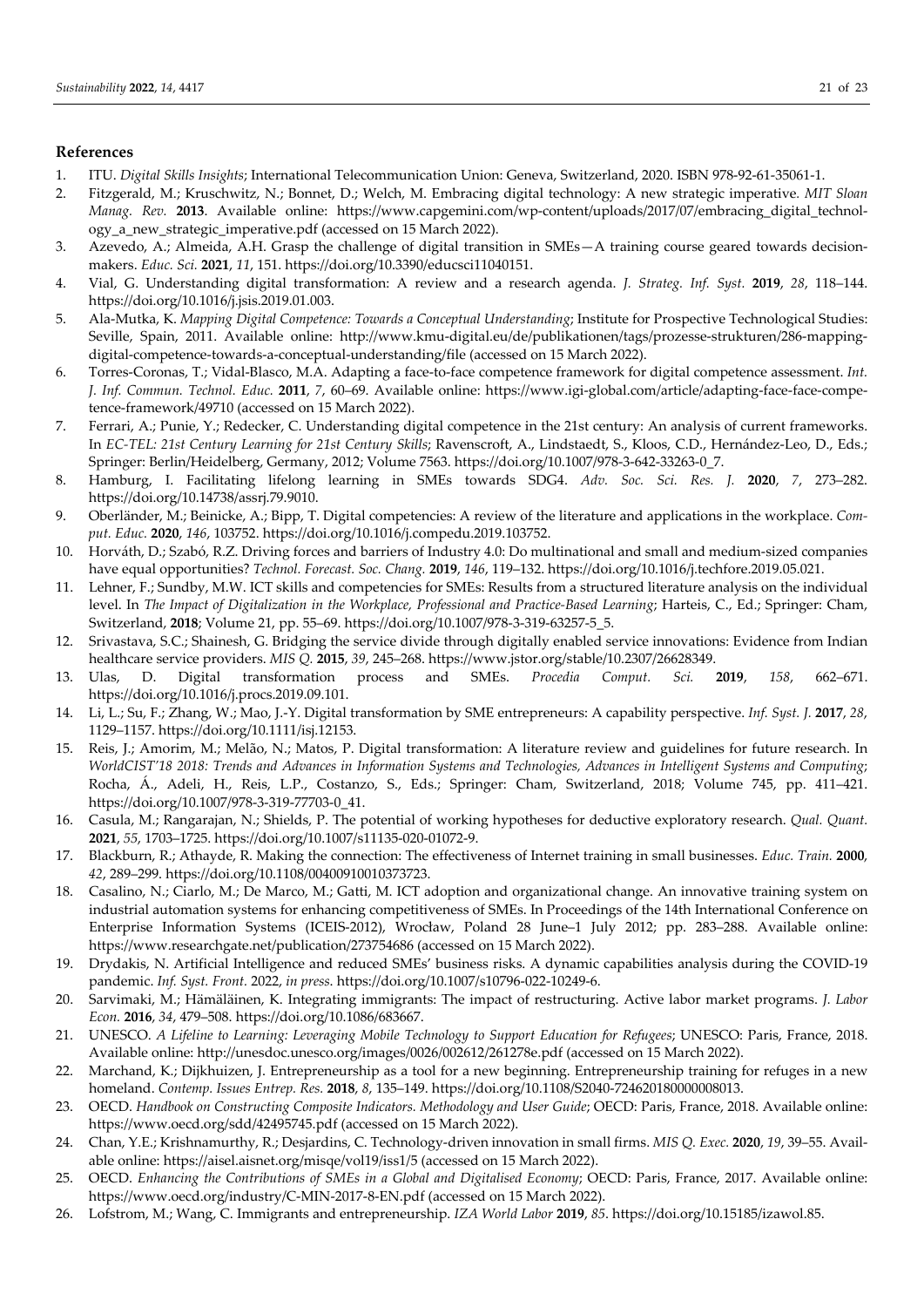- 27. Hatziprokopiou, P.; Frangopoulos, Y. Migrant economies and everyday spaces in Athens in times of crisis. *City* **2016**, *20*, 61–74. https://doi.org/10.1080/13604813.2015.1096055.
- 28. Drydakis, N. The effect of ethnic identity on the employment of immigrants. *Rev. Econ. Househ.* **2013**, *11*, 285–308. https://doi.org/10.1007/s11150-012-9142-0.
- 29. Andreß, H.J.; Golsch, K.; Schmidt, A.W. *Applied Panel Data Analysis for Economic and Social Surveys*; Springer: Berlin/Heidelberg, Germany, 2013. ISBN 978-3-642-32914-2.
- 30. Kreiser, P.M.; Marino, L.D.; Kuratko, D.F.; Weaver, K.M. Disaggregating entrepreneurial orientation: The non-linear impact of innovativeness, proactiveness and risk-taking on SME performance. *Small Bus. Econ.* **2013**, *40*, 273–291. https://doi.org/10.1007/s11187-012-9460-x.
- 31. Giotopoulos, I.; Kontolaimou, A.; Korra, E.; Tsakanikas, A. What drives ICT adoption by SMEs? Evidence from a large-scale survey in Greece. *J. Bus. Res.* **2017**, *81*, 60–69. https://doi.org/10.1016/j.jbusres.2017.08.007.
- 32. European Commission. *Skills for SMEs*; European Commission: Brussel, Belgium, 2019. Available online: https://op.europa.eu/el/publication-detail/-/publication/82aa7f66-67fd-11ea-b735-01aa75ed71a1/language-en (accessed on 15 March 2022).
- 33. Hamal, S.; Senvar, O. Effectiveness of machine learning classifiers in detecting financial accounting fraud for Turkish SMEs. *Int. J. Comput. Intell. Syst.* **2021**, *14*, 769–782. Available online: https://www.researchgate.net/publication/349206277\_Effectiveness of Machine Learning Classifiers in Detecting Financial Accounting Fraud for Turkish SMEs (accessed on 15 March 2022).
- 34. Basri, W. Examining the impact of Artificial Intelligence (AI)-assisted social media marketing on the performance of small and medium enterprises: Toward effective business management in the Saudi Arabian context. *Int. J. Comput. Intell. Syst.* **2021**, *13*, 142–152. https://doi.org/10.2991/ijcis.d.200127.002.
- 35. Pérez, P.; De-La-Cruz, F.; Guerrón, X.; Conrado, G.; Quiroz-Palma, P.; Molina, W. ChatPy: Conversational agent for SMEs. In Proceedings of the 14th Iberian Conference on Information Systems and Technologies (CISTI), Coimbra, Portugal, 19–22 June 2019; pp. 1–6. https://doi.org/10.23919/CISTI.2019.8760624.
- 36. Kumar, A.; Kalse, A. Usage and adoption of Artificial Intelligence in SMEs. *Mater. Today: Proc.* 2021, *in press*. https://doi.org/10.1016/j.matpr.2021.01.595.
- 37. Watney, C.; Auer, D. *Encouraging AI Adoption by EU SMES*; Progressive Policy Institute: Washington, DC, USA, 2021. Available online: https://progressivepolicy.org/wp-content/uploads/2021/03/PPI\_Encouraging-AI-adoption-by-EU-SMEs-3.24.21-2.pdf (accessed on 15 March 2022).
- 38. Hansen, E.B.; Bøgh, S. Artificial Intelligence and Internet of things in small and medium sized enterprises: A survey. *J. Manuf. Syst.* **2021**, *58*, 362–372. Available online: https://www.sciencedirect.com/science/article/abs/pii/S0278612520301424?via%3Dihub (accessed on 15 March 2022).
- 39. Vieru, D. Towards a multi-dimensional model of digital competence in small- and medium-sized enterprises. In *Encyclopedia of Information Science and Technology*, 3rd ed.; Khosrow-Pour, M., Ed.; IGI Global: Hershey, PA, USA, 2015; pp. 6715–6725. https://doi.org/10.4018/978-1-4666-5888-2.ch660.
- 40. Davenport, T.H.; Guha, A.; Grewal, D.; Bressgott, T. How artificial intelligence will change the future of marketing. *J. Acad. Mark. Sci.* **2020**, *48*, 24–42. https://doi.org/10.1007/s11747-019-00696-0.
- 41. Sood, N. The power of AI to transform the global SME credit landscape. In *The AI Book: The Artificial Intelligence Handbook for Investors, Entrepreneurs and Fintech Visionaries*; Chishti, S., Bartoletti, I., Leslie, A., Millie, S.M., Eds.; John Wiley and Sons: Hoboken, NJ, USA, 2020, pp. 52–53. https://doi.org/10.1002/9781119551966.ch15.
- 42. Drydakis, N. Mobile apps aiming to facilitate immigrants' societal integration and overall level of integration, health and mental health. Does artificial intelligence enhance outcomes? *Comput. Hum. Behav.* **2021**, *117*, 106661. https://doi.org/10.1016/j.chb.2020.106661.
- 43. Paidousi, C.; Efstratoglou, A. *Digital Inclusion and Human Capital in Greece*; Friedrich-Ebert-Stiftung: Athens, Greece, 2020. Available online: http://library.fes.de/pdf-files/bueros/athen/16897.pdf (accessed on 15 March 2022).
- 44. Drydakis, N. Adverse working conditions and immigrants' physical health and depression outcomes: A longitudinal study in Greece. *Int. Arch. Occup. Environ. Health* **2022**, *95*, 539–556. https://link.springer.com/article/10.1007/s00420-021-01757-0.
- 45. Drydakis, N. Ethnic identity and immigrants' wages in Greece. *Int. J. Intercult. Relat.* **2012**, *36*, 389–402. https://doi.org/10.1016/j.ijintrel.2011.09.002.
- 46. Martin, C.; Flood, D.; Harrison, R. A protocol for evaluating mobile apps. In *Information Systems Research and Exploring Social Artifacts: Approaches and Methodologies*; Pedro, I., Nunes, M.B., Eds.; IGI Global: Hershey, PA, USA, 2013; pp. 398–414. https://doi.org/10.4018/978-1-4666-2491-7.ch020.
- 47. Card, S.K.; Moran, T.P.; Allen, N. The keystroke-level model for user performance time with interactive systems. *Commun. ACM* **1980**, *23*, 396–410. https://doi.org/10.1145/358886.358895.
- 48. Bertini, E.; Catarci, T.; Dix, A.; Gabrielli, S.; Kimani, S.; Santucci, G. Appropriating heuristic evaluation for mobile computing. *Int. J. Mob. Hum. Comput. Interact.* **2009**, *1*, 20–41. https://doi.org/10.4018/jmhci.2009010102.
- 49. Nielsen, J. *Usability Engineering*; Morgan Kaufmann Publishers: San Francisco, CA, USA, 1994. ISBN 0125184069.
- 50. Rosen, L.D.; Whaling, K.; Carrier, L.M.; Cheever, N.A.; Rokkum, J. The media and technology usage and attitudes scale: An empirical investigation. *Comput. Hum. Behav.* **2013**, *29*, 2501–2511. https://doi.org/10.1016/j.chb.2013.06.006.
- 51. McGuirk, H.; Lenihan, H.; Hart, M. Measuring the impact of innovative human capital on small firms' propensity to innovate. *Res. Policy* **2015**, *44*, 965–976. https://doi.org/10.1016/j.respol.2014.11.008.